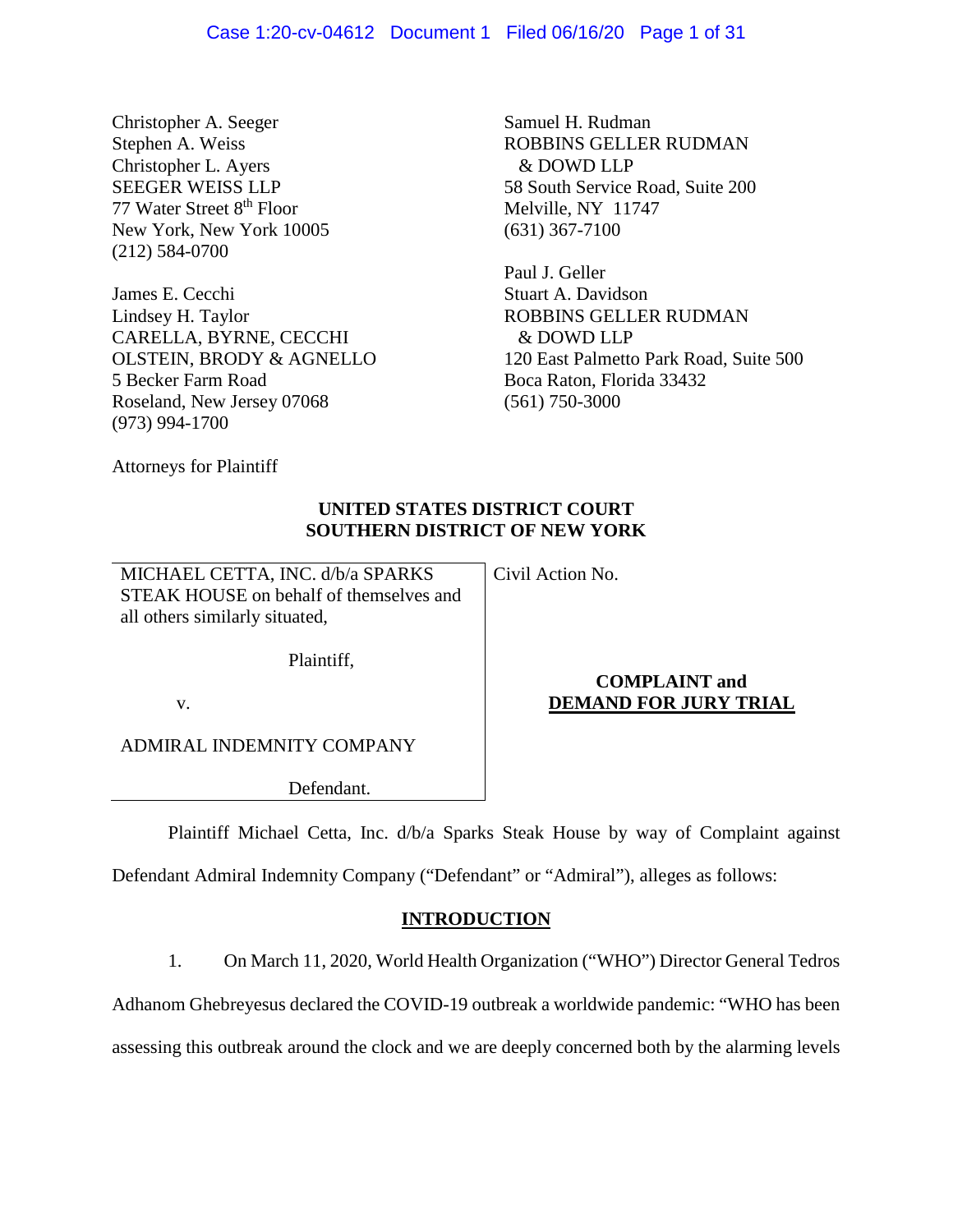## Case 1:20-cv-04612 Document 1 Filed 06/16/20 Page 2 of 31

of spread and severity, and by the alarming levels of inaction. We have therefore made the assessment that COVID-19 can be characterized as a pandemic."[1](#page-1-0)

2. On March 13, 2020, President Trump declared the COVID-19 pandemic to be a national emergency.<sup>[2](#page-1-1)</sup> On March 16, 2020, the Centers for Disease Control and Prevention ("CDC"), and members of the national Coronavirus Task Force issued to the American public guidance, styled as "30 Days to Slow the Spread" for stopping the spread of COVID-19. This guidance advised individuals to adopt far-reaching social distancing measures, such as working from home, avoiding shopping trips and gatherings of more than ten people, and staying away from bars, restaurants, and food courts.<sup>[3](#page-1-2)</sup>

3. Following this advice for individuals to adopt far-reaching social distancing measures, many state government administrations across the nation recognized the need to take steps to protect the health and safety of their residents from the human to human and surface to human spread of COVID-19. As a result, many governmental entities entered civil authority orders suspending or severely curtailing business operations of non-essential businesses that interact with the public and provide gathering places for the individuals. Currently, almost all states within the

<span id="page-1-0"></span> <sup>1</sup> *See* World Health Organization, *WHO Director-General's opening remarks at the media briefing on COVID-19 - 11 March 2020* (Mar. 11, 2020), [https://www.who.int/dg/speeches/detail/who-director-general-s-opening-remarks-at-the-media](https://www.who.int/dg/speeches/detail/who-director-general-s-opening-remarks-at-the-media-briefing-on-covid-19---11-march-2020)[briefing-on-covid-19---11-march-2020.](https://www.who.int/dg/speeches/detail/who-director-general-s-opening-remarks-at-the-media-briefing-on-covid-19---11-march-2020)

<span id="page-1-1"></span><sup>2</sup> *See* The White House, *Proclamation on Declaring a National Emergency Concerning the Novel Coronavirus Disease (COVID-19) Outbreak* (Mar. 13. 2020), [https://www.whitehouse.gov/presidential-actions/proclamation-declaring-national-emergency](https://www.whitehouse.gov/presidential-actions/proclamation-declaring-national-emergency-concerning-novel-coronavirus-disease-covid-19-outbreak/)[concerning-novel-coronavirus-disease-covid-19-outbreak/.](https://www.whitehouse.gov/presidential-actions/proclamation-declaring-national-emergency-concerning-novel-coronavirus-disease-covid-19-outbreak/)

<span id="page-1-2"></span><sup>3</sup> *See The President's Coronavirus Guidelines for America, 30 Days to Slow the Spread,*  WHITE HOUSE, https://www.whitehouse.gov/wp-content/uploads/2020/03/03.16.20\_coronavirusguidance\_8.5x11\_315PM.pdf (last visited Apr. 27, 2020).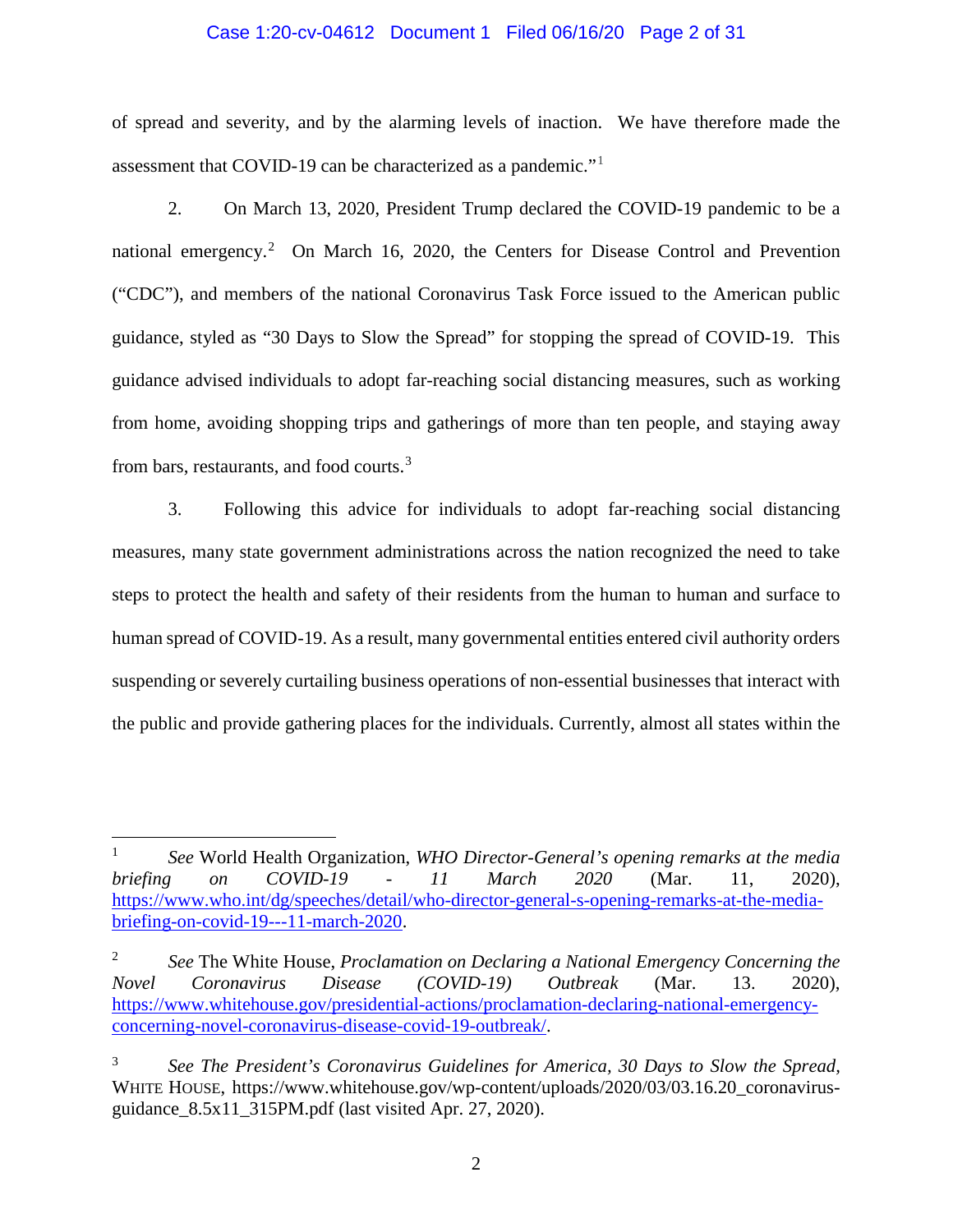## Case 1:20-cv-04612 Document 1 Filed 06/16/20 Page 3 of 31

United States have issued some sort of "stay-at-home" order and ordered private non-essential business operations to close.

4. The result of these far-reaching restrictions and prohibitions has been catastrophic for most non-essential businesses, especially restaurants and other foodservice businesses, as well as retail establishments, entertainment venues, and other small, medium, and large businesses who have been forced to close, furlough employees, and endure a sudden shutdown of cash flow that threatens their survival.

5. Restaurants provide economic benefits far beyond their own business. They are anchors to revitalizing down-and-out neighborhoods and can become a tourist attraction themselves, as well as a key part of the identity of smaller cities and large towns.<sup>[4](#page-2-0)</sup>

6. In addition to their contribution to the national economy in providing jobs, restaurants are also vital to the national spirit because shared meals are an important mental relief. As Oscar Wilde noted, "After a good dinner, one can forgive anybody, even one's relations."

7. Moreover, food is part of the national psyche. As Anthony Bourdain noted, "Food is everything we are. It's an extension of nationalist feeling, ethnic feeling, your personal history, your province, your region, your tribe, your grandma. It's inseparable from those from the getgo."

8. Most businesses insure against such catastrophic events like the current unforeseen COVID-19 pandemic through all-risk commercial property insurance policies. These policies promise to indemnify the policyholder for actual business losses incurred when business operations are involuntarily suspended, interrupted, curtailed, when access to the premises is

<span id="page-2-0"></span> <sup>4</sup> [https://www.nytimes.com/2020/05/07/us/coronavirus-restaurants](https://www.nytimes.com/2020/05/07/us/coronavirus-restaurants-closings.html?action=click&module=Top%20Stories&pgtype=Homepage)[closings.html?action=click&module=Top%20Stories&pgtype=Homepage](https://www.nytimes.com/2020/05/07/us/coronavirus-restaurants-closings.html?action=click&module=Top%20Stories&pgtype=Homepage)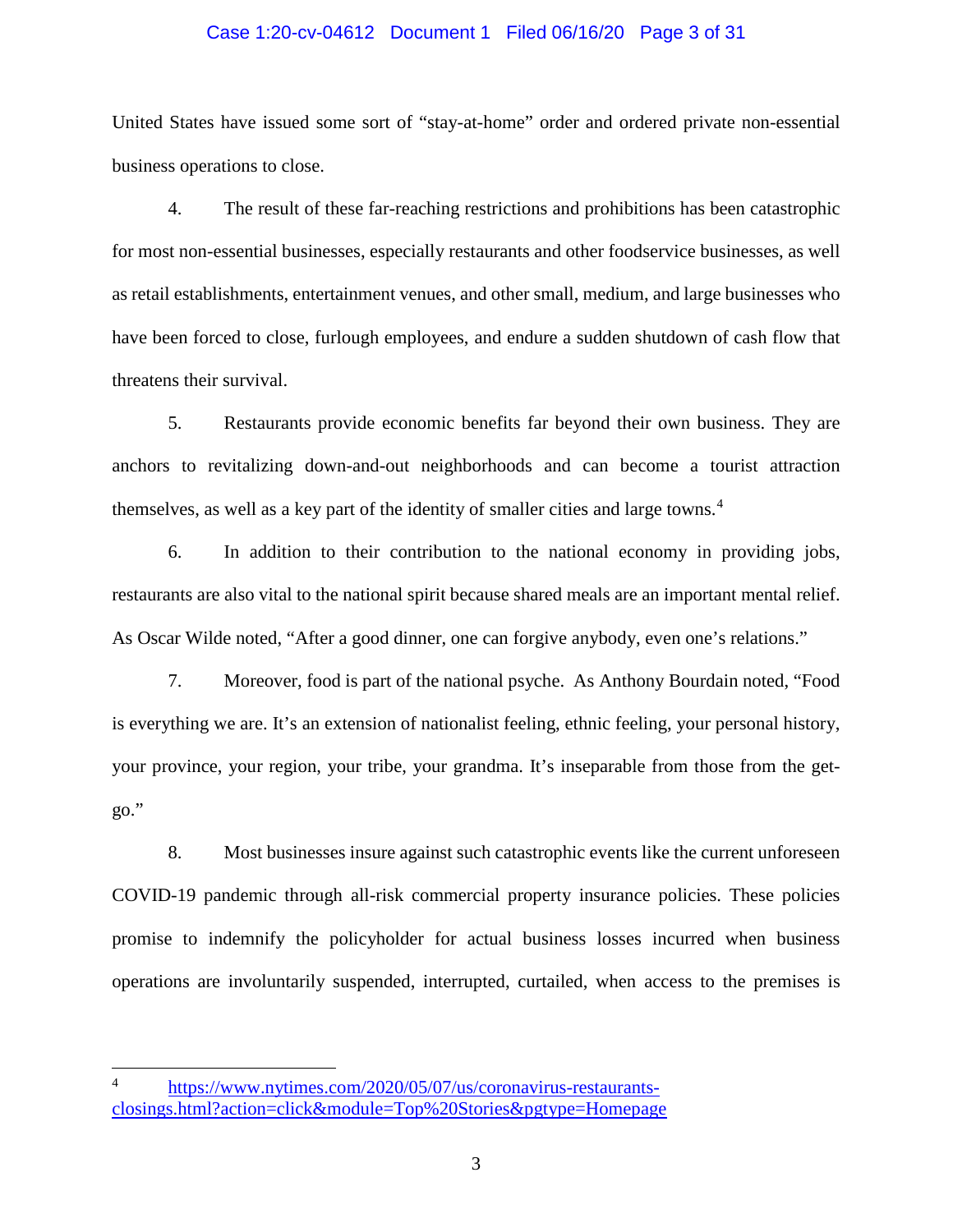## Case 1:20-cv-04612 Document 1 Filed 06/16/20 Page 4 of 31

prohibited because of direct physical loss or damage to the property, or by a civil authority order that restricts or prohibits access to the property. This coverage is commonly known as "business interruption coverage" and is standard in most all-risk commercial property insurance policies.

9. Defendant, and most insurance companies who have issued all- risk commercial property insurance policies with business interruption coverage, are denying the obligation to pay for business income losses and other covered expenses incurred by policyholders for the physical loss and damage to the insured property from measures put in place by the civil authorities to stop the spread of COVID-19 among the population. This action seeks a declaratory judgment that affirms that the COVID-19 pandemic and the corresponding response by civil authorities to stop the spread of the outbreak triggers coverage, has caused physical property loss and damage to the insured property, provides coverage for future civil authority orders that result in future suspensions or curtailments of business operations, and finds that Defendant is liable for the losses suffered by policyholders.

10. In addition, this action brings a claim against Defendant for its breach of its contractual obligation under common all-risk commercial property insurance policies to indemnify Plaintiff and others similarly situated for business losses and extra expenses, and related losses resulting from actions taken by civil authorities to stop the human to human and surface to human spread of the COVID-19 outbreak.

11. Plaintiff brings this action on behalf of a proposed class of policyholders who paid premiums in exchange for business insurance policies that included lost business income and extra expense coverage.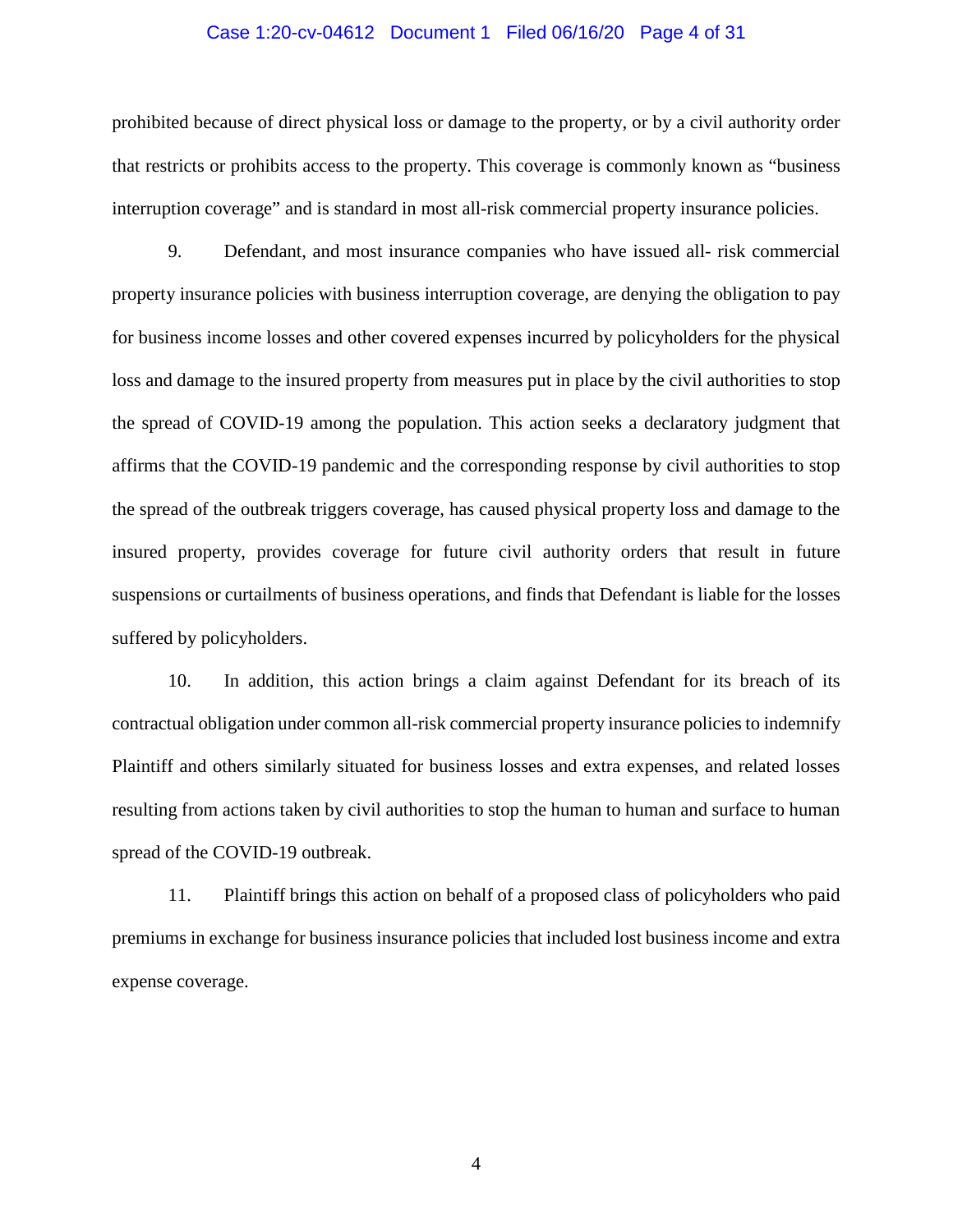### **JURISDICTION AND VENUE**

12. This Court has jurisdiction over this action pursuant to 28 U.S.C. § 1332(d) in that this is a class action in which the amount in controversy exceeds \$5,000,000, exclusive of interest and costs, and at least one member of the putative class is a citizen of a different State than that of the Defendant.

13. Venue is proper in this District pursuant to 28 U.S.C. §1391(b) in that Defendant does business in this District and thus reside in this District, in accordance with 28 U.S.C.  $§1391(c).$ 

## **PARTIES**

14. Plaintiff Michael Cetta, Inc. d/b/a Sparks Steak House ("Sparks") is a New York corporation with its principal place of business in New York, New York. Sparks operates Sparks Steak House restaurant in New York, New York.

15. Defendant Admiral Indemnity Company is a Delaware corporation with its principal place of business located in Rutherford, New Jersey. Admiral is licensed to write insurance in all 50 states and is currently writing insurance in the States of Arizona, California, Connecticut, Georgia, Illinois, Massachusetts, Maryland, Minnesota, Missouri, New Jersey, Nevada, New York, North Carolina, Pennsylvania, Tennessee and Virginia, and the District of Columbia.

16. Admiral issued to Sparks Policy No. 21-31120731-36 for the period between June 26, 2019 and June 26, 2020.

## **FACTUAL BACKGROUND**

## **A. The Global COVID-19 Pandemic**

17. Viruses of the family Coronaviridae, such as Middle East respiratory syndrome (MERS) coronavirus (MERS-CoV) and severe acute respiratory syndrome (SARS) coronavirus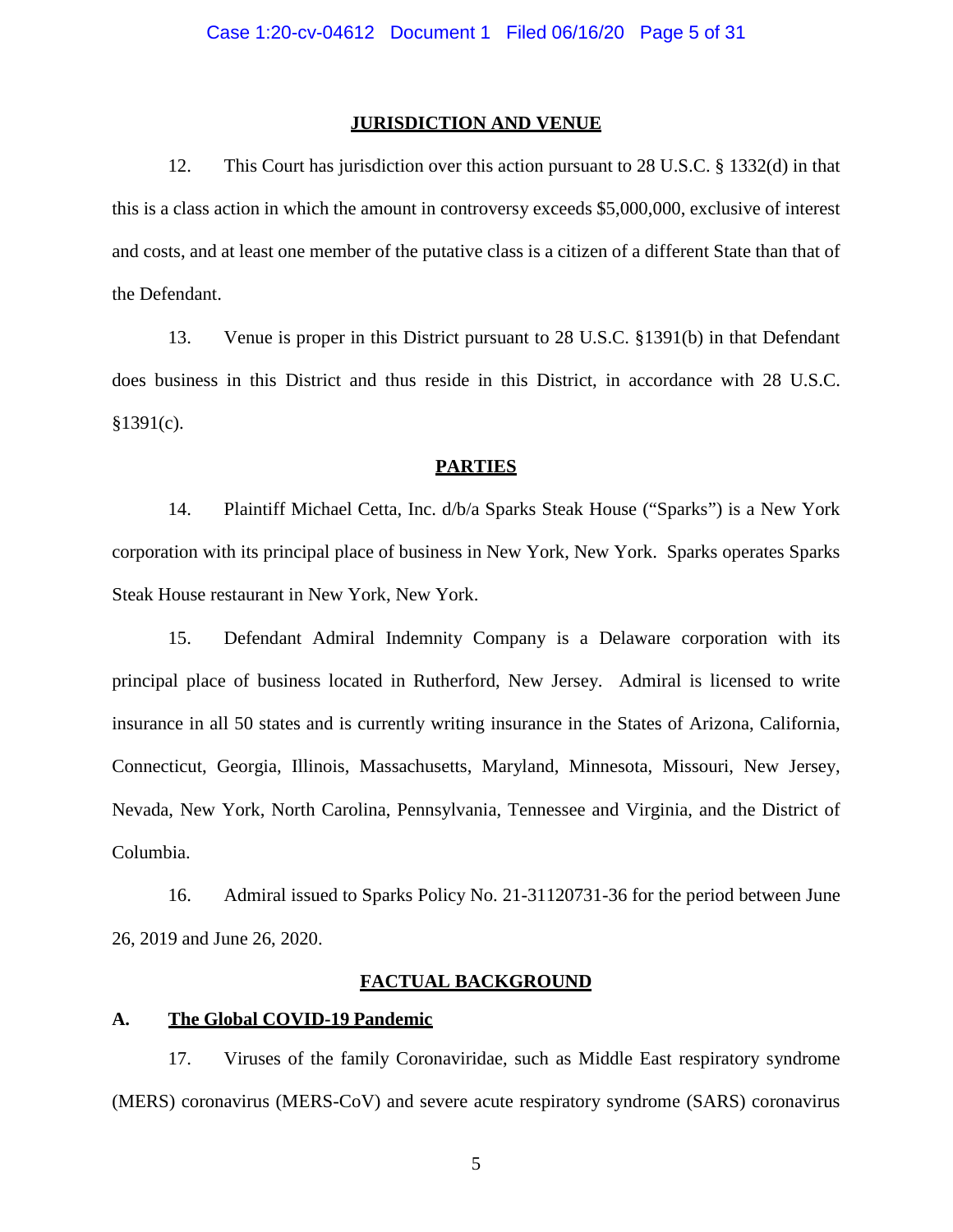## Case 1:20-cv-04612 Document 1 Filed 06/16/20 Page 6 of 31

(SARS-CoV), have been responsible for the loss of human life since at least 2002 and were identified in several animal hosts.<sup>[5](#page-5-0)</sup>

18. In December 2019, an initial cluster of patients with an unknown cause of viral pneumonia was found to be linked to the Huanan seafood market in Wuhan, China, where many non-aquatic animals such as birds were also on sale. However, at least one of the patients never visited the market, though he had stayed in a hotel nearby before the onset of the illness.<sup>[6](#page-5-1)</sup>

19. By January 2020, genetic sequencing from patient samples was conducted to identify a novel virus,  $SARS-CoV-2$ , as the causative agent for the pneumonia cluster.<sup>[7](#page-5-2)</sup> SARS-CoV-2 is an RNA virus, with a crown-like appearance under an electron microscope because of glycoprotein spikes on its envelope. Among the functions of the structural proteins, the envelope has a crucial role in virus pathogenicity as it promotes viral assembly and release.<sup>[8](#page-5-3)</sup>

<span id="page-5-0"></span> <sup>5</sup> *See* Roujian Lu, et al., *Genomic characterisation and epidemiology of 2019 novel coronavirus: implications for virus origins and receptor binding*, CTR. FOR DISEASE CONTROL, (Jan. 29, 2020), https://www.cdc.gov/coronavirus/2019-ncov/downloads/genomiccharacterization-of-2019-nCoV-Lancet-1-29-2020.pdf (As a typical RNA virus, the average evolutionary rate for coronaviruses is roughly 10-<sup>4</sup> nucleotide substitutions per site per year, with mutations arising during every replication cycle. This finding suggests that COVID-19 originated from one source within a short period and was detected rapidly. However, as the virus transmits to more individuals, constant surveillance of arising mutations is needed. The fact that at least one patient had not visited the market suggests either possible droplet transmission or that the patient was infected by a currently unknown source. Evidence of clusters of infected family members and medical workers has now confirmed the presence of human-to-human transmission.).

<span id="page-5-1"></span><sup>6</sup> *See id*; Francesco Di Gennaro et al., *Coronavirus Diseases (COVID-19) Current Status and Future Perspectives a Narrative Review*, MDPI: INT'L J. ENVTL. RESEARCH & PUB. HEALTH, (Apr. 1, 2020), https://www.mdpi.com/1660-4601/17/8/2690 (There are four genera of coronaviruses: (I) α-coronavirus (alphaCoV) and (II) β-coronavirus (betaCoV), which are probably present in bats and rodents; and (III) δ-coronavirus (deltaCoV) and (IV)  $\gamma$ -coronavirus (gammaCoV), which probably represent avian species.).

<span id="page-5-2"></span><sup>7</sup> *See* Di Gennaro, *supra* note 5.

<span id="page-5-3"></span><sup>&</sup>lt;sup>8</sup> *See id.* (To address the pathogenetic mechanisms of SARS-CoV-2, its viral structure and genome must be considered. Coronaviruses are enveloped positive strand RNA viruses with the largest known RNA genomes – 30-32 kb – with a 5'-cap structure and 3'-poly-A tail.)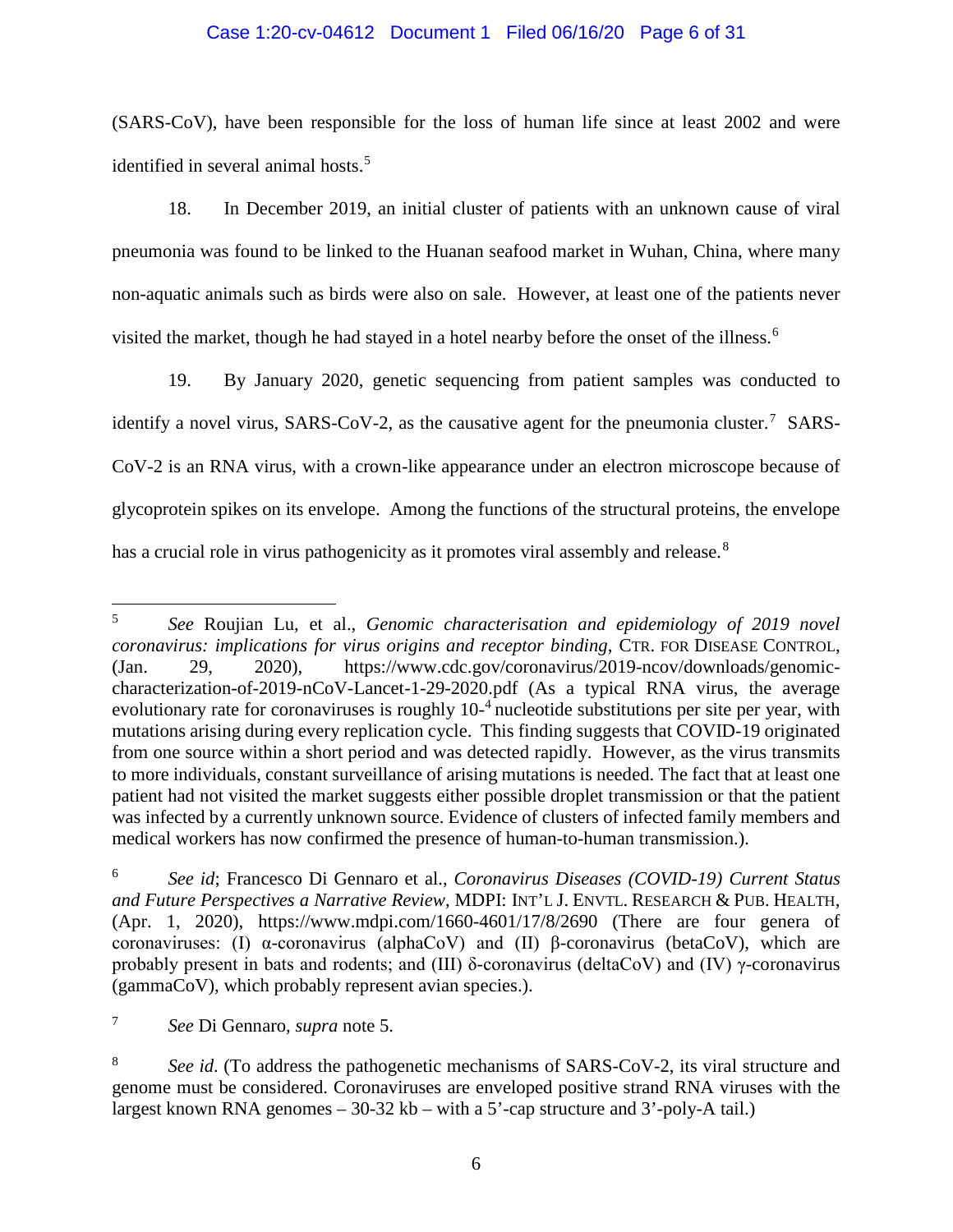## Case 1:20-cv-04612 Document 1 Filed 06/16/20 Page 7 of 31

20. The first confirmed case of the virus outside China was diagnosed on January 13, 2020, in Bangkok, Thailand with the number of cases exceedingly increasing worldwide. On January 30, 2020, the WHO declared the SARS-CoV-2 outbreak constituted a public health emergency of international concern, and by February 11, 2020, the disease caused by SARS-CoV-2 was named "COVID-1[9](#page-6-0)" by the WHO Director-General.<sup>9</sup> As of April 23, 2020, the WHO reported a confirmed 2.5 million cases of COVID-19 globally and over 170,000 deaths, with the United States dealing with more than 800,000 confirmed cases and 40,000 deaths – more than any other country.[10](#page-6-1) 

21. The clinical features of COVID-19 vary from asymptomatic forms to fatal conditions of severe respiratory failure that requires ventilation and support in an intensive care unit ("ICU"). Pneumonia has been the most frequent severe manifestation of COVID-19, with symptoms of fever, cough, dyspnea, and bilateral infiltrates on chest imaging.<sup>11</sup> There are no specific treatments recommended for COVID-19, and no vaccine is currently available; so understanding the complexities of COVID-19 is ongoing.<sup>[12](#page-6-3)</sup>

<span id="page-6-0"></span><sup>9</sup> *See id*.

<span id="page-6-1"></span><sup>10</sup> *See Coronavirus disease 2019 (COVID-19) Situation Report – 94*, WORLD HEALTH ORGANIZATION (Apr. 23, 2020) https://www.who.int/docs/default-source/coronaviruse/situationreports/20200423-sitrep-94-covid-19.pdf?sfvrsn=b8304bf0\_4.

<span id="page-6-2"></span><sup>11</sup> *See* Di Gennaro, *supra* note 5 (Asymptomatic infections have also been described, but their frequency is unknown. Other, less common symptoms have included headaches, sore throat, and rhinorrhea. Along with respiratory symptoms, gastrointestinal symptoms (*e.g.*, nausea and diarrhea) have also been reported, and in some patients, they may be the presenting complaint.).

<span id="page-6-3"></span><sup>&</sup>lt;sup>12</sup> *See id.* (The treatment is symptomatic, and oxygen therapy represents the major treatment intervention for patients with severe infection. Mechanical ventilation may be necessary in cases of respiratory failure refractory to oxygen therapy, whereas hemodynamic support is essential for managing septic shock. Different strategies can be used depending on the severity of the patient and local epidemiology. Home management is appropriate for asymptomatic or paucisymtomatic patients. They need a daily assessment of body temperature, blood pressure, oxygen saturation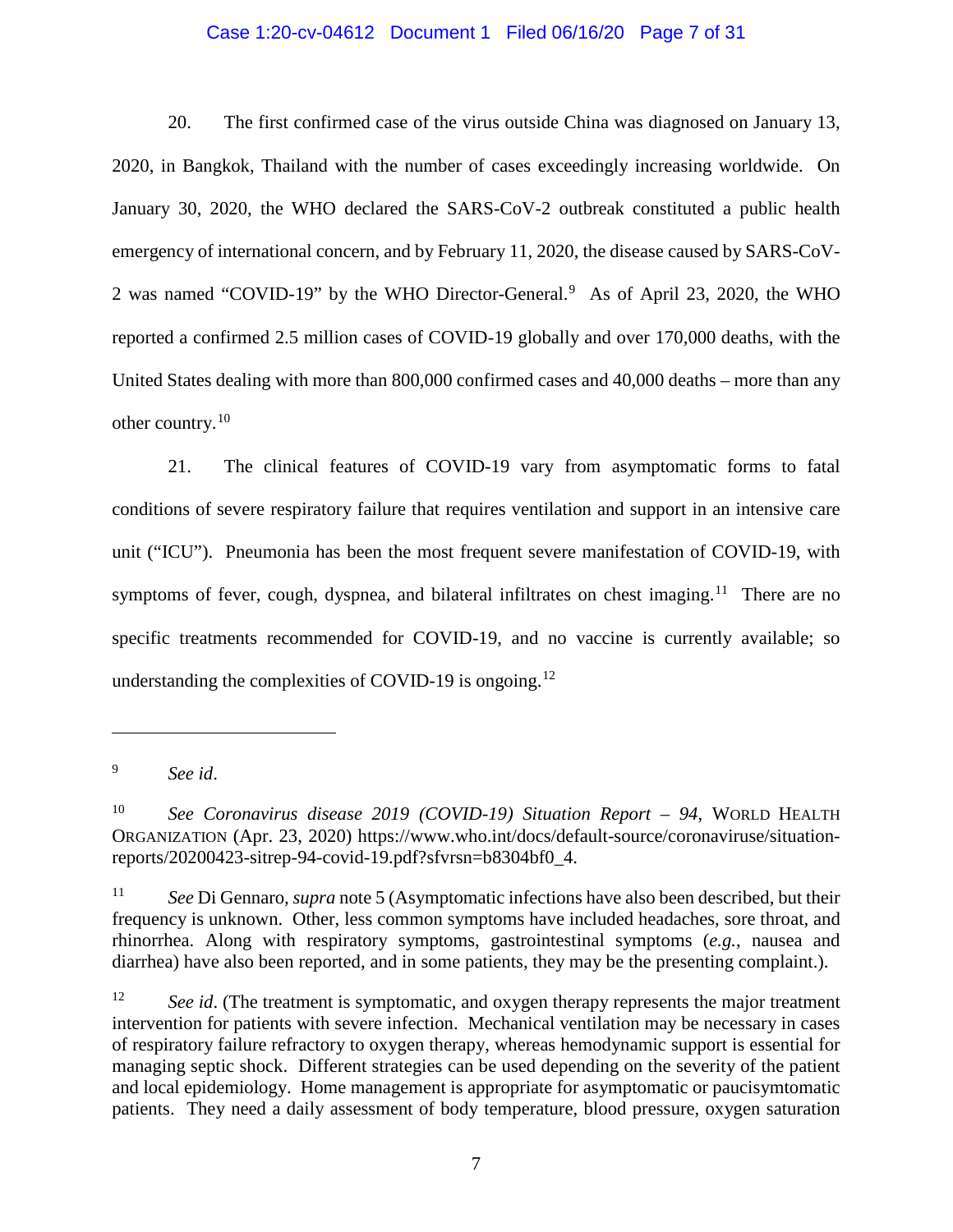## Case 1:20-cv-04612 Document 1 Filed 06/16/20 Page 8 of 31

22. It has now been discovered by scientists that COVID-19 has several modes of transmission. Pursuant to a "Situation Report" released by the WHO, the virus can be transmitted through symptomatic transmission, presymptomatic transmission, or asymptomatic transmission.<sup>[13](#page-7-0)</sup> Symptomatic transmission refers to transmission by an individual who is experiencing symptoms associated with the virus who then transfers COVID-19 to another individual. Data from published studies provide evidence that COVID-19 is primarily transmitted from symptomatic people to others who are in close contact through respiratory droplets, by direct contact with infected persons, or by contact with contaminated objects and surfaces.<sup>[14](#page-7-1)</sup>

23. The incubation period for COVID-19, which is the time between exposure to the virus (becoming infected) and symptom onset, averages 5-6 days, however, it can be up to 14 days.[15](#page-7-2) During this period, also known as the "presymptomatic" period, some infected persons can be contagious. For that reason, transmission from a presymptomatic case can occur before symptom onset. Presymptomatic transmission still requires the virus to be spread through infectious droplets or touching contaminated surfaces.[16](#page-7-3)

and respiratory symptoms for about 14 days. Management of such patients should focus on prevention of transmission to others and monitoring for clinical status with prompt hospitalization if needed.).

<span id="page-7-0"></span><sup>13</sup> *See World Health Organization, Coronavirus disease 2019 (COVID-19) Situation Report – 73* (Apr. 3, 2020), https://www.who.int/docs/default-source/coronaviruse/situationreports/20200402-sitrep-73-covid-19.pdf?sfvrsn=5ae25bc7\_2.

<span id="page-7-1"></span><sup>&</sup>lt;sup>14</sup> *See id.* (Data from clinical and virologic studies that have collected repeated biological samples from confirmed patients provide evidence that shedding of the COVID-19 virus is highest in the upper respiratory tract (nose and throat) early in the course of the disease. That is, within the first three days from onset of symptoms. Preliminary data suggests that people may be more contagious around the time of symptom onset as compared to later on in the disease.).

<span id="page-7-2"></span> $\begin{array}{cc} 15 & \text{See } id. \\ 16 & \text{See } id. \end{array}$ 

<span id="page-7-3"></span>See id. (In a small number of case reports and studies, pre-symptomatic transmission has been documented through contact tracing efforts and enhanced investigation of clusters of confirmed cases. This is supported by data suggesting that some people can test positive for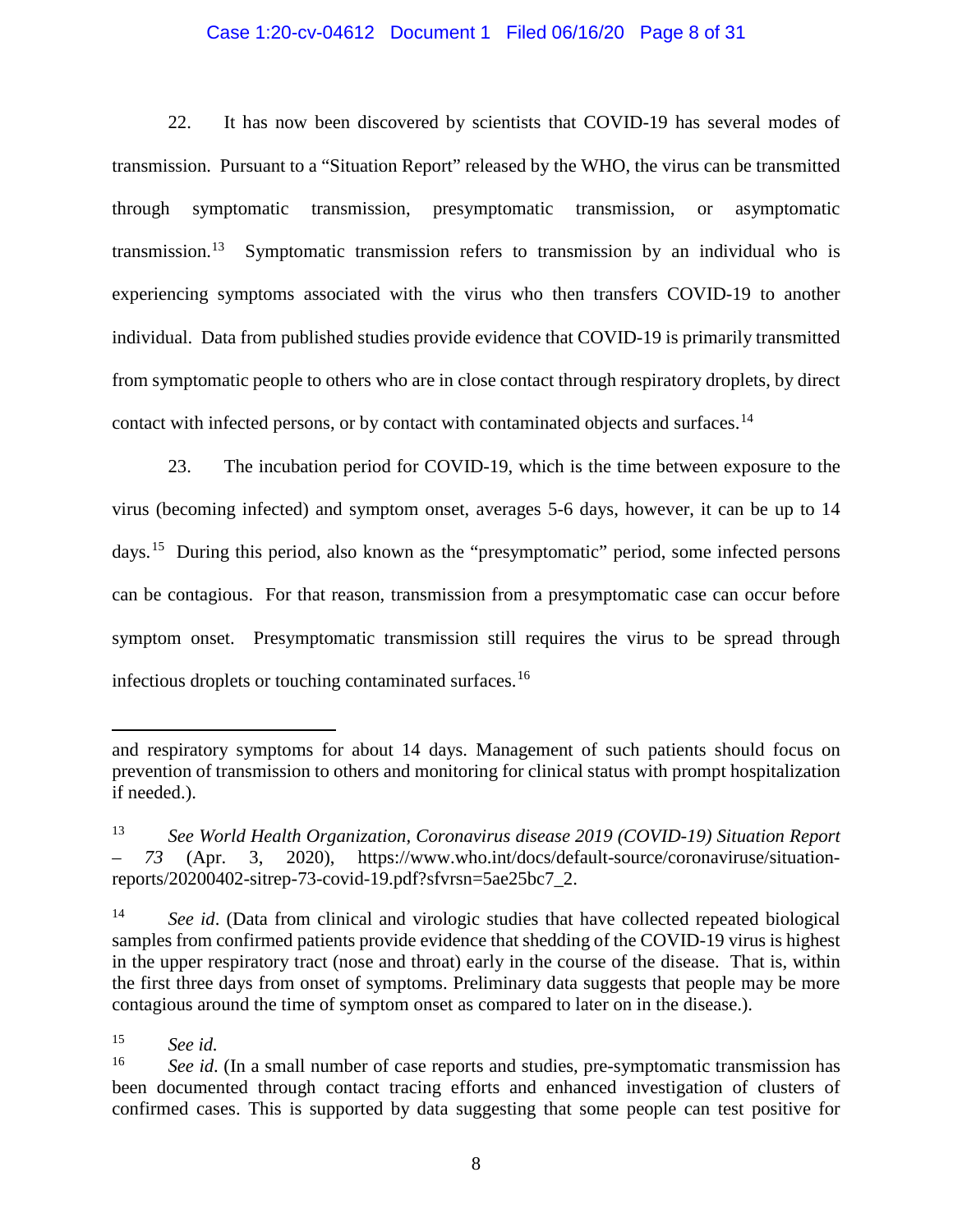## Case 1:20-cv-04612 Document 1 Filed 06/16/20 Page 9 of 31

24. An individual who does not develop symptoms, an asymptomatic case of COVID-19, can still transmit the virus to another. Though there are few documented cases reported, it does not exclude the possibility that it has or may occur.<sup>[17](#page-8-0)</sup>

25. Not only is COVID-19 transmitted via human-to-human, but the WHO and scientific studies have confirmed that the virus can live on contaminated objects or surfaces. According to a study by scientists documented in *The New England Journal of Medicine*, COVID-19 was detectable in aerosols for up to three hours, up to four hours on copper, up to 24 hours on cardboard, and up to two to three days on plastic and stainless steel.<sup>[18](#page-8-1)</sup> All of these materials are used in the preparation and service of food by restaurants. The results of the study suggest that individuals could get COVID-19 through indirect contact with surfaces or objects used by an infected person, whether or not they were symptomatic.

26. Another scientific study documented in the *Journal of Hospital Infection* found that human coronaviruses, such as SARS-CoV and MERS-CoV can remain infectious on inanimate surfaces at room temperature for up to nine days.<sup>19</sup> At a temperature of 30 degrees Celsius or

COVID-19 from 1-3 days before they develop symptoms. Thus, it is possible that people infected with COVID-19 can transmit the virus before significant symptoms develop.).

<span id="page-8-0"></span><sup>17</sup> *See id.*

<span id="page-8-1"></span><sup>18</sup> *See* News Release, *New coronavirus stable for hours on surfaces*, NAT'L INSTS. OF HEALTH (Mar. 17, 2020), https://www.nih.gov/news-events/news-releases/new-coronavirus-stable-hourssurfaces; *see also* World Health Organization, *Modes of transmission of virus causing COVID-19: implications for IPC* (Mar. 29, 2020), https://www.who.int/newsroom/commentaries/detail/modes-of-transmission-of-virus-causing-covid-19-implications-foripc-precaution-recommendations (Airborne transmission of COVID-19 "may be possible in specific circumstances and settings in which procedures or support treatments that generate aerosols are performed; *i.e.*, endotracheal intubation, bronchoscopy, open suctioning, administration of nebulized treatment, manual ventilation before intubation, turning the patient to the prone position, disconnecting the patient from the ventilator, non-invasive positive-pressure ventilation, tracheostomy, and cardiopulmonary resuscitation.").

<span id="page-8-2"></span><sup>19</sup> *See* G. Kampf et al., *Persistence of coronaviruses on inanimate surfaces and their inactivation with biocidal agents*, J. HOSPITAL INFECTION (Jan. 31, 2020),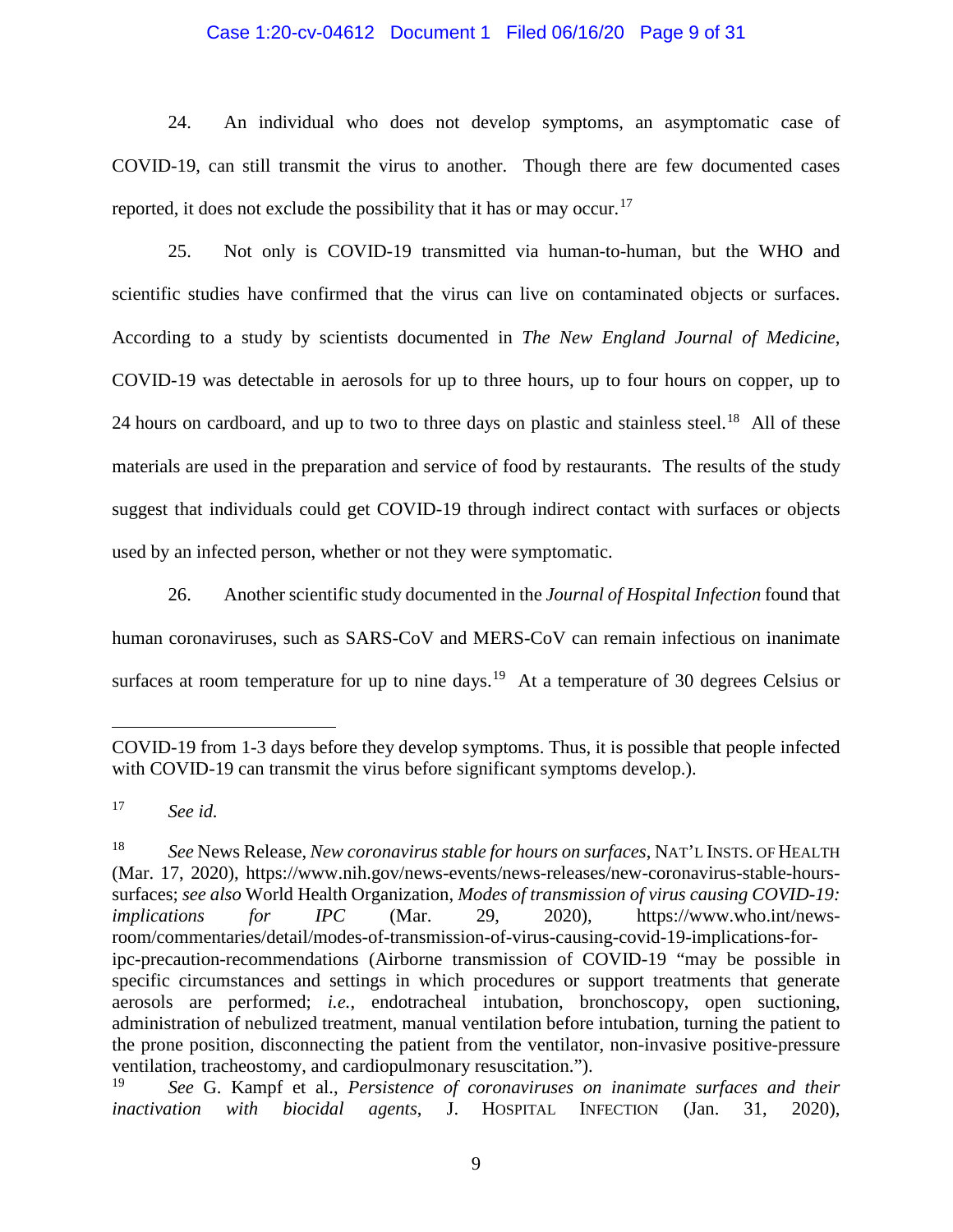## Case 1:20-cv-04612 Document 1 Filed 06/16/20 Page 10 of 31

more, the duration of persistence is shorter. Contamination of frequently touched surfaces is, therefore, a potential source of viral transmission.<sup>[20](#page-9-0)</sup> Though this study was not conclusive on COVID-19 itself, scientists are still grappling to understand this implication.

27. On March 27, 2020, the CDC released a report entitled "*Public Health Responses to COVID-19 Outbreaks on Cruise Ships - Worldwide, February - March 2020.*"[21](#page-9-1)The report detailed that during this time frame, COVID-19 outbreaks associated with three different cruise ship voyages caused over 800 confirmed cases and ten deaths.<sup>[22](#page-9-2)</sup> Of the individuals tested, a high proportion were found to be asymptomatic, which may explain the high rates on cruise ships. What is interesting about this study though, is that COVID-19 was identified on a variety of surfaces in cabins of both symptomatic and asymptomatic infected passengers up to 17 days after cabins were vacated on the Diamond Princess cruise line, but before disinfection procedures had been

https://www.journalofhospitalinfection.com/ action/showPdf?pii=S0195-6701%2820% 2930046-3.

<span id="page-9-0"></span><sup>&</sup>lt;sup>20</sup> *See id.* (Although the viral load of coronaviruses on inanimate surfaces is not known during an outbreak situation, it seems plausible to reduce the viral load on surfaces by disinfection, especially of frequently touched surfaces in the immediate area surrounding a patient where the highest viral load can be expected. The WHO recommends ensuring that "environmental cleaning and disinfection procedures are followed consistently and correctly.").

<span id="page-9-1"></span><sup>21</sup> *See* Leah F. Moriarty, MPH, *Public Health Responses to COVID-19 Outbreaks on Cruise Ships - Worldwide, February - March 2020*, CTRS. FOR DISEASE CONTROL & PREVENTION (Mar. 27, 2020), https://www.cdc.gov/mmwr/volumes/69/wr/mm6912e3.htm?s\_cid= mm6912e3\_w.

<span id="page-9-2"></span><sup>22</sup> *See id*. ("During February 7-23, 2020, the largest cluster of COVID-19 cases outside mainland China occurred on the Diamond Princess cruise ship, which was quarantined in the port of Yokohama, Japan, on February 3. . . . On March 6, cases of COVID-19 were identified in persons on the Grand Princess cruise ship off the coast of California; that ship was subsequently quarantined. By March 17, confirmed cases of COVID-19 had been associated with at least 25 additional cruise ship voyages. On February 21, CDC recommended avoiding travel on cruise ships in Southeast Asia; on March 8, this recommendation was broadened to include deferring all cruise ship travel worldwide for those with underlying health conditions and for persons [over] 65 years. On March 13, the Cruise Lines International Association announced a 30-day voluntary suspension of cruise operations in the United States. CDC issued a level 3 travel warning on March 17, recommending that all cruise travel be deferred worldwide.").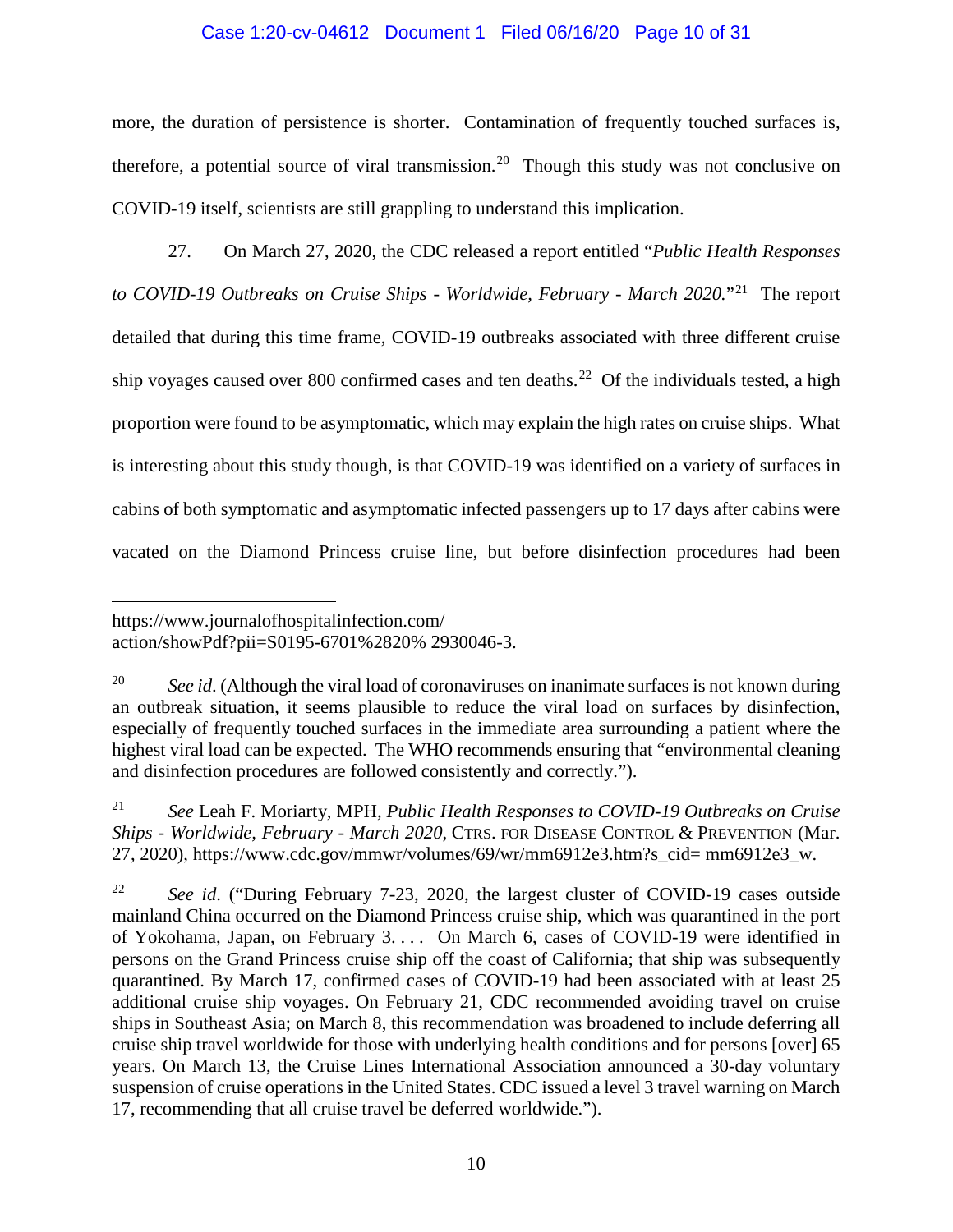## Case 1:20-cv-04612 Document 1 Filed 06/16/20 Page 11 of 31

conducted.<sup>23</sup> The CDC notes that more studies are required to understand the perpetuation of transmission, but what is clear is the uncertainty around COVID-19 and its implications for the lawful and safe functioning of a variety of businesses, most significantly, food service businesses.

28. Without a vaccine to protect against COVID-19, effective control of the outbreak relies on measures designed to reduce human-to-human and surface-to-human exposure. Recent information on the CDC's website provides that COVID-19 spreads when people are within six feet of each other or when a person comes in contact with a surface or object that has the virus on it.<sup>[24](#page-10-1)</sup> Various other sources state that close contact with a person with the virus or surfaces where the virus is found can transmit the virus. $25$ 

29. The secondary exposure of the surface-to-humans is particularly acute in places where the public gathers typically to socialize, eat, drink, shop, be entertained, and go for

<span id="page-10-0"></span><sup>&</sup>lt;sup>23</sup> See id. ("Cruise ships are often settings for outbreaks of infectious diseases because of their closed environment, contact between travelers from many countries, and crew transfers between ships. On the Diamond Princess, transmission largely occurred among passengers before quarantine was implemented, whereas crew infections peaked after quarantine. . . . On the Grand Princess, crew members were likely infected on voyage A and then transmitted [COVID-19] to passengers on voyage B. The results of testing of passengers and crew on board the Diamond Princess demonstrated a high proportion (46.5%) of asymptomatic infections at the time of testing. Available statistical models of the Diamond Princess outbreak suggest that 17.9% of infected persons never developed symptoms. . . . A high proportion of asymptomatic infections could partially explain the high attack rate among cruise ship passengers and crew. . . . Although these data cannot be used to determine whether transmission occurred from contaminated surfaces, further study of fomite transmission of [COVID-19] aboard cruise ships is warranted.").

<span id="page-10-1"></span><sup>24</sup> *See* Centers for Disease Control and Prevention, *How COVID-19 Spreads*, https://www.cdc.gov/coronavirus/2019-ncov/prevent-getting-sick/how-COVID- spreads.html (last visited Apr. 27, 2020).

<span id="page-10-2"></span><sup>25</sup> *See* Kampf, *supra* note 18 (remains infectious from two hours to 28 days depending on conditions); *see also* Nina Bai, *Why One Test May Not Be Enough*, UCSF (Feb. 13, 2020), https://www.ucsf.edu/news/2020/02/416671/how-new-coronavirus-spreads-and-progresses-andwhy-one-test-may-not-be-enough (door knobs and table tops can contain the virus); Heather Murphy, *Surfaces? Sneezes? Sex? How the Coronavirus Can and Cannot Spread*, N.Y. TIMES (Mar. 19, 2020), https://www.nytimes.com/2020/03/02/health/coronavirus-how-it-spreads.html (virus can remain on metal and plastic for several days).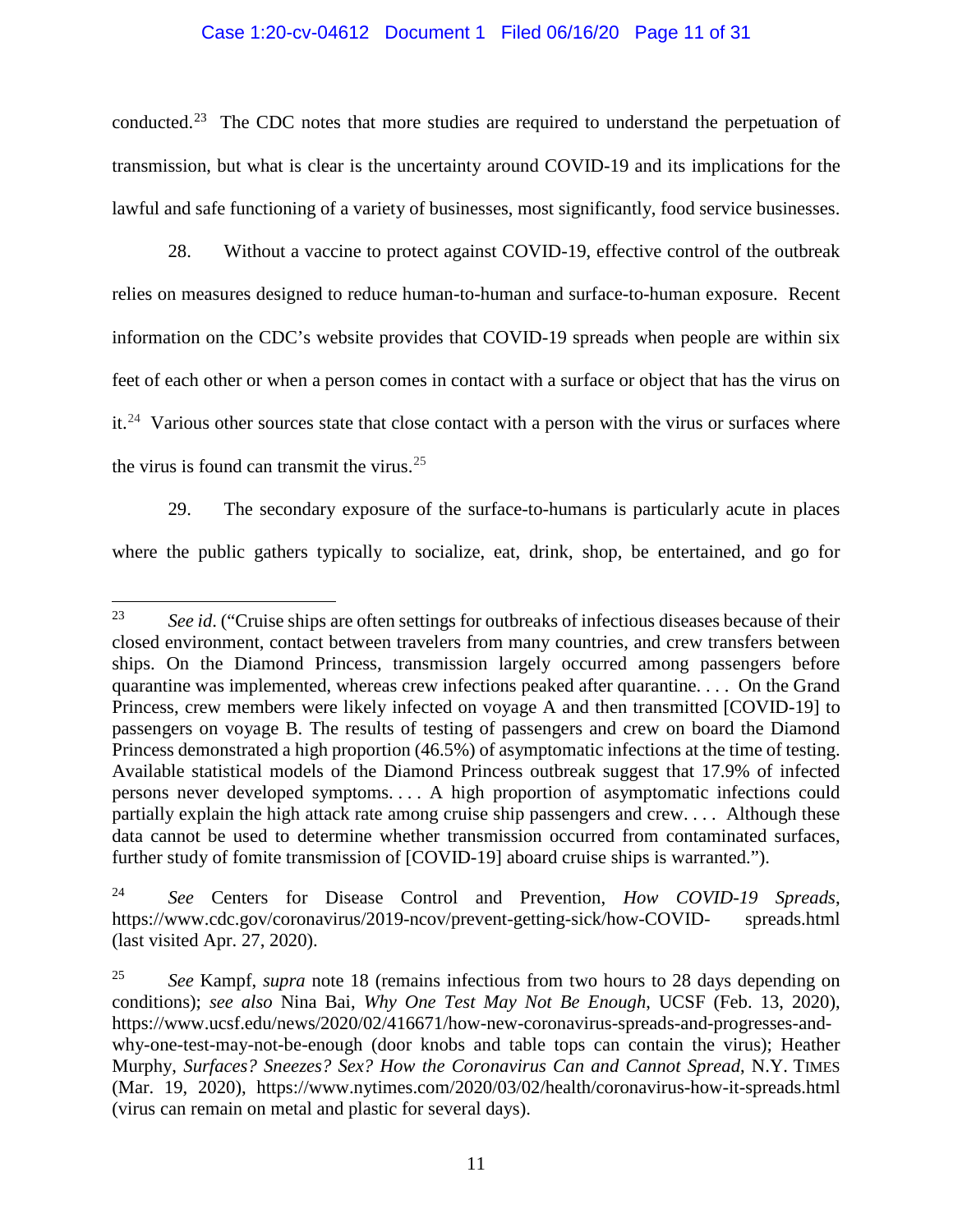### Case 1:20-cv-04612 Document 1 Filed 06/16/20 Page 12 of 31

recreation. This is why the CDC recommends that in viral outbreaks individuals who are infected stay at home and those who are not sick engage in preventive measures such as constant hand washing and avoiding activities that would bring them into close proximity of people with the virus or surfaces where the virus may reside. However, because these recommendations have proven ineffective to minimize the spread of COVID-19, containment efforts have led to civil authorities issuing orders closing many business establishments, including restaurants, bars, hotels, theaters, personal care salons, gyms, and schools, and mandating social distancing among the population. This has caused the cancelation of sporting events, parades, and concerts, the closure of amusement parks, and substantial travel restrictions. In addition, to conserve medical supplies, orders have been issued prohibiting the performance of non-urgent or non-emergency elective procedures and surgeries, forcing the suspension of operations at many medical, surgical, therapeutic, and dental practices.

30. Such "stay-at-home" orders are in effect in all but five states: 35 states have closed all non-essential businesses with other states enacting measures to curtail business operations; all 50 states have closed schools; and all but one state has closed restaurants and bars for services other than take-out and delivery (the "Closure Orders").[26](#page-11-0)

## **B. Defendant's Standard Uniform All-Risk Commercial Property Insurance Policy**

31. Admiral's insurance policy issued to Plaintiff and the Class Members are "all risk" commercial property polices which cover loss or damage to the covered premises resulting from all risks other than those expressly excluded.

<span id="page-11-0"></span> <sup>26</sup> *See* Kaiser Family Foundation, *State Data and Policy Actions to Address Coronavirus*  (Apr. 27, 2020), https://www.kff.org/health-costs/issue-brief/state-data-and-policy-actions-toaddress-coronavirus/.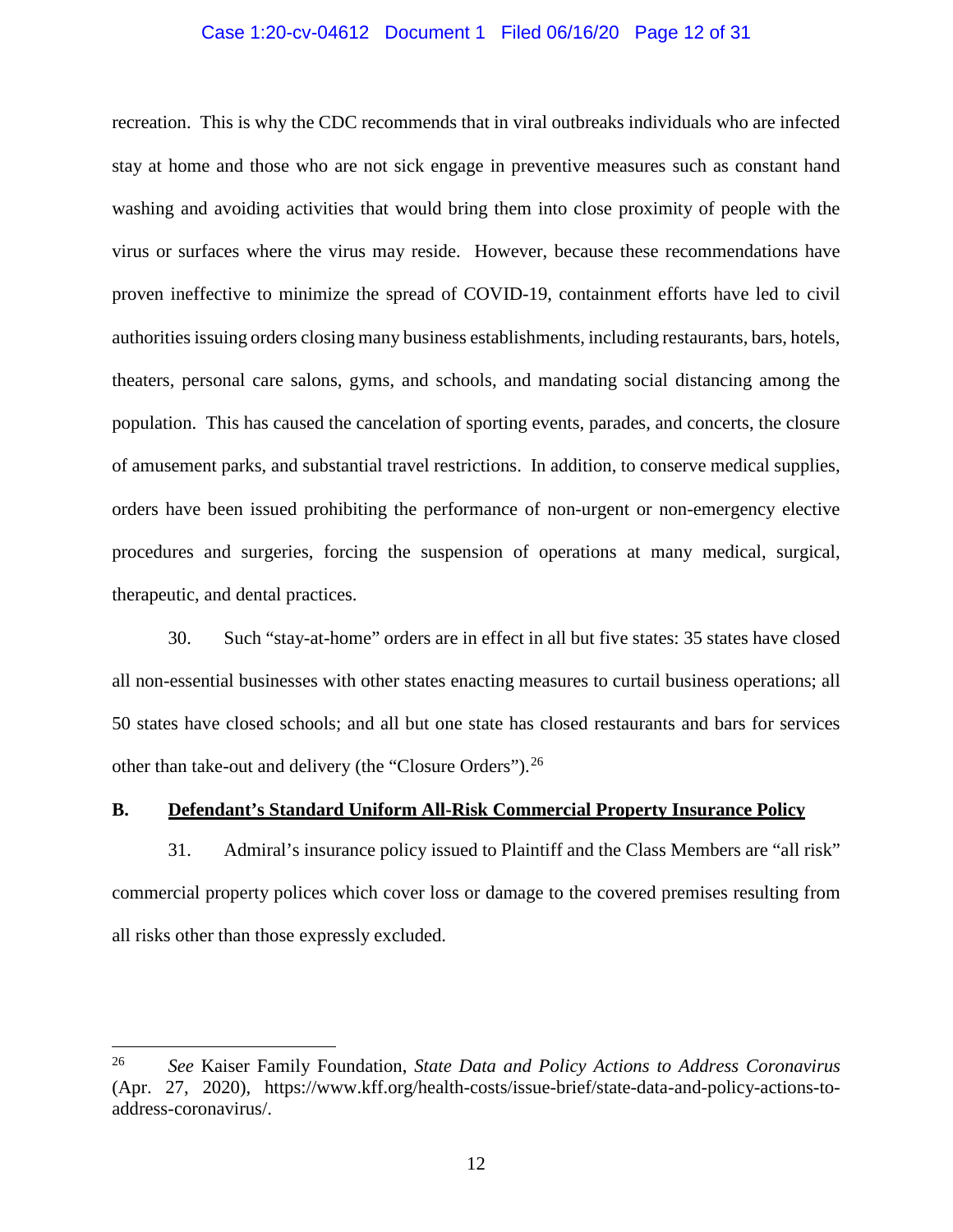# Case 1:20-cv-04612 Document 1 Filed 06/16/20 Page 13 of 31

32. Plaintiff's Policy, as well as the policies of other Class Members, are standard forms

that are used by Admiral for all insureds having applicable coverage.

## **C. Plaintiff's Factual Allegations**

33. Plaintiff's Policy, as is set forth in the Building and Personal Property Coverage

Form, Commercial Property form CSMR 00 10 01 14, provide:

## **Coverage**

We will pay for direct physical loss of or damage to Covered Property at the premises described in the Declarations caused by or resulting from any Covered Cause of Loss.

34. A Covered Cause of Loss is any cause not excluded by the Policy.

35. Among the coverages provided by the Policy were business interruption insurance,

which, generally, would indemnify Plaintiff for lost income and profits if its business was shut down.

36. The Business Income (And Extra Expense) Coverage Form, Commercial Property

form CSMR 00 30 01 14 in the Policy provided coverage for Plaintiff as follows:

We will pay for the actual loss of Business Income you sustain due to the necessary "suspension" of your "operations" during the "period of restoration". The "suspension" must be caused by direct physical loss of or damage to property at premises which are described in the Declarations and for which a Business Income Limit Of Insurance is shown in the Declarations. The loss or damage must be caused by or result from a Covered Cause of Loss. With respect to loss of or damage to personal property in the open or personal property in a vehicle, the described premises include the area within 100 feet of such premises.

- 37. Business Income is defined as:
- a. Net Income (Net Profit or Loss before income taxes) that would have been earned or incurred; and
- b. Continuing normal operating expenses incurred, including payroll.
- 38. In the same form, the Policy provided the following additional coverage for

Plaintiff: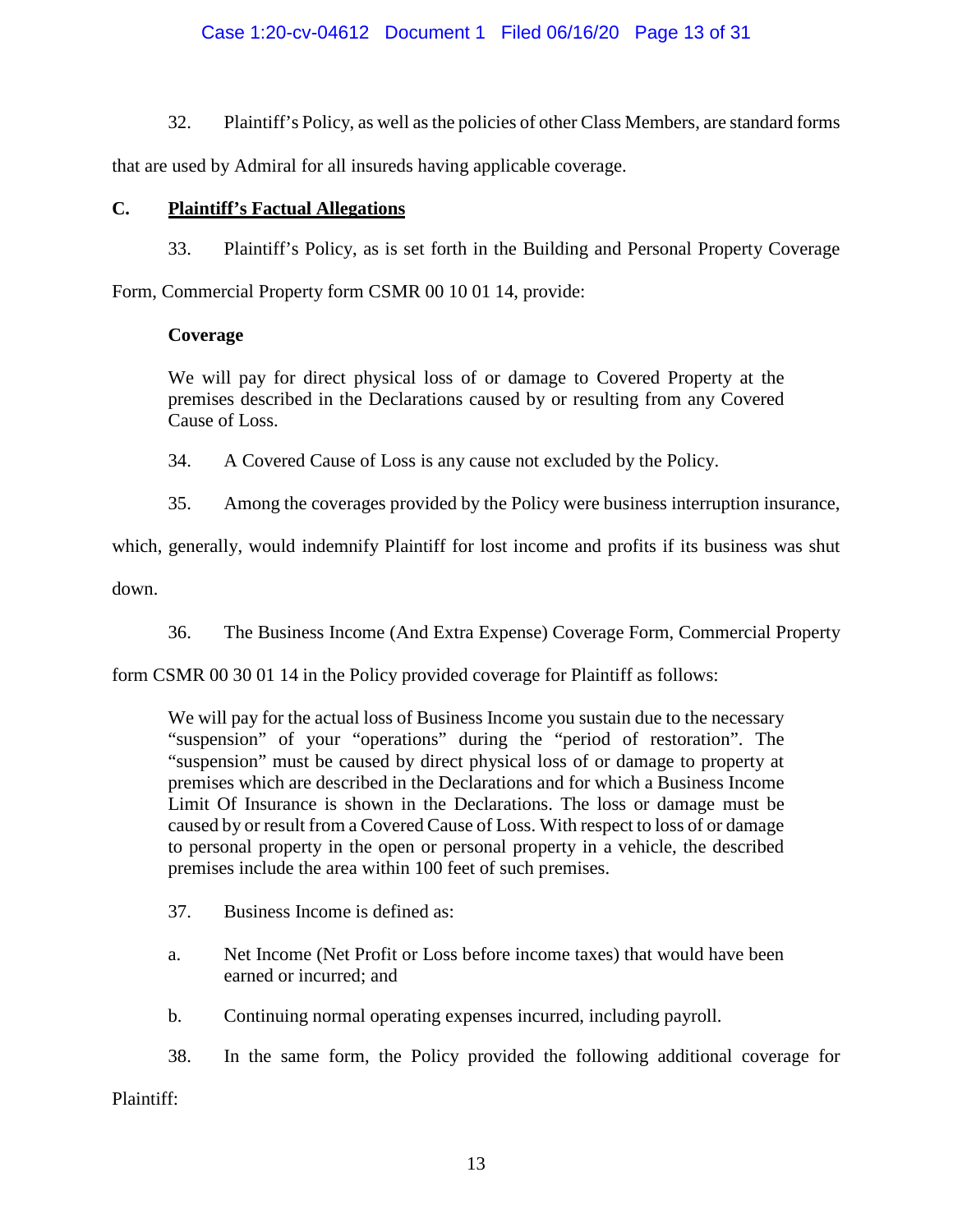# **Extra Expense**

- a. Extra Expense Coverage is provided at the premises described in the Declarations only if the Declarations show that Business Income Coverage applies at that premises.
- b. Extra Expense means necessary expenses you incur during the "period of restoration" that you would not have incurred if there had been no direct physical loss or damage to property caused by or resulting from a Covered Cause of Loss.

We will pay Extra Expense (other than the expense to repair or replace property) to:

- (1) Avoid or minimize the "suspension" of business and to continue operations at the described premises or at replacement premises or temporary locations, including relocation expenses and costs to equip and operate the replacement location or temporary location.
- (2) Minimize the "suspension" of business if you cannot continue "operations".

We will also pay Extra Expense to repair or replace property, but only to the extent it reduces the Amount of loss that otherwise would have been payable under this Coverage Form.

39. In the same form, the Policy provided the following additional coverage for

# Plaintiff:

# **Civil Authority**

In this Additional Coverage, Civil Authority, the described premises are premises to which this Coverage Form applies, as shown in the Declarations.

When a Covered Cause of Loss causes damage to property other than property at the described premises, we will pay for the actual loss of Business Income you sustain and necessary Extra Expense caused by action of civil authority that prohibits access to the described premises, provided that both of the following apply:

(1) Access to the area immediately surrounding the damaged property is prohibited by civil authority as a result of the damage, and the described premises are within that area but are not more than one mile from the damaged property; and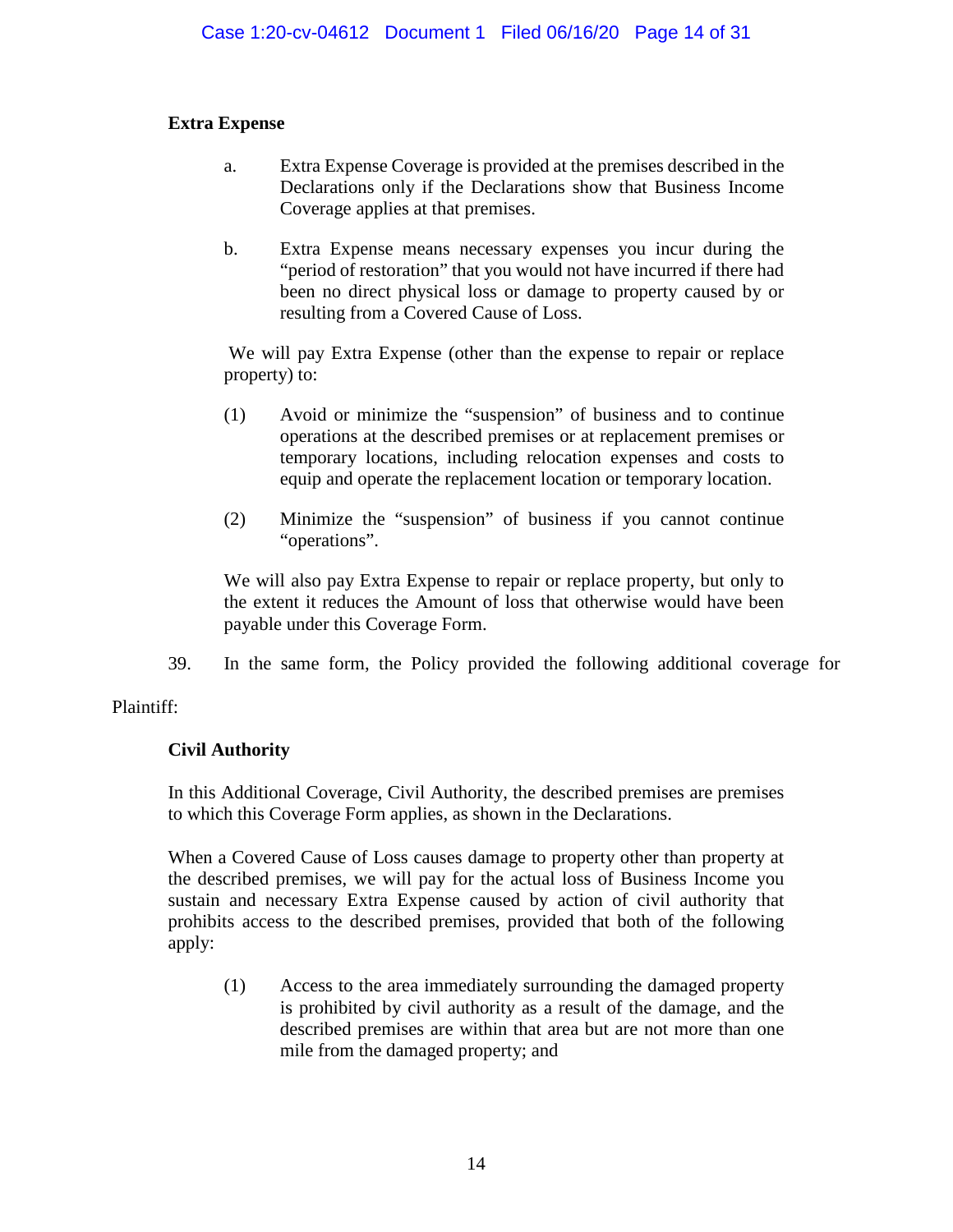(2) The action of civil authority is taken in response to dangerous physical conditions resulting from the damage or continuation of the Covered Cause of Loss that caused the damage, or the action is taken to enable a civil authority to have unimpeded access to the damaged property.

Civil Authority Coverage for Business Income will begin 72 hours after the time of the first action of civil authority that prohibits access to the described premises and will apply for a period of up to four consecutive weeks from the date on which such coverage began.

Civil Authority Coverage for Extra Expense will begin immediately after the time of the first action of civil authority that prohibits access to the described premises and will end:

- (1) Four consecutive weeks after the date of that action; or
- (2) When your Civil Authority Coverage for Business Income ends; whichever is later

40. Causes of Loss are defined in a separate form of the Policy, Commercial Property

form CSMR 10 30 01 14. A Covered Cause of Loss "means Risks Of Direct Physical Loss unless

the loss is" excluded or limited in the policy. The interruption of Plaintiff's and other class

members' businesses was were not caused by any of the exclusions set forth in the Causes of Loss

– Special Form.

41. Plaintiff's Policy include an endorsement New York -- Exclusion of Loss Due To

Virus or Bacteria, Commercial Property form CP 01 78 08 08 , which provides:

We will not pay for loss or damage caused by or resulting from any virus, bacterium or other microorganism that induces or is capable of inducing physical distress, illness or disease.

42. Plaintiff and all similarly situated Class members have suffered a direct physical loss of and damage to their property because they have been unable to use their property for its intended purpose.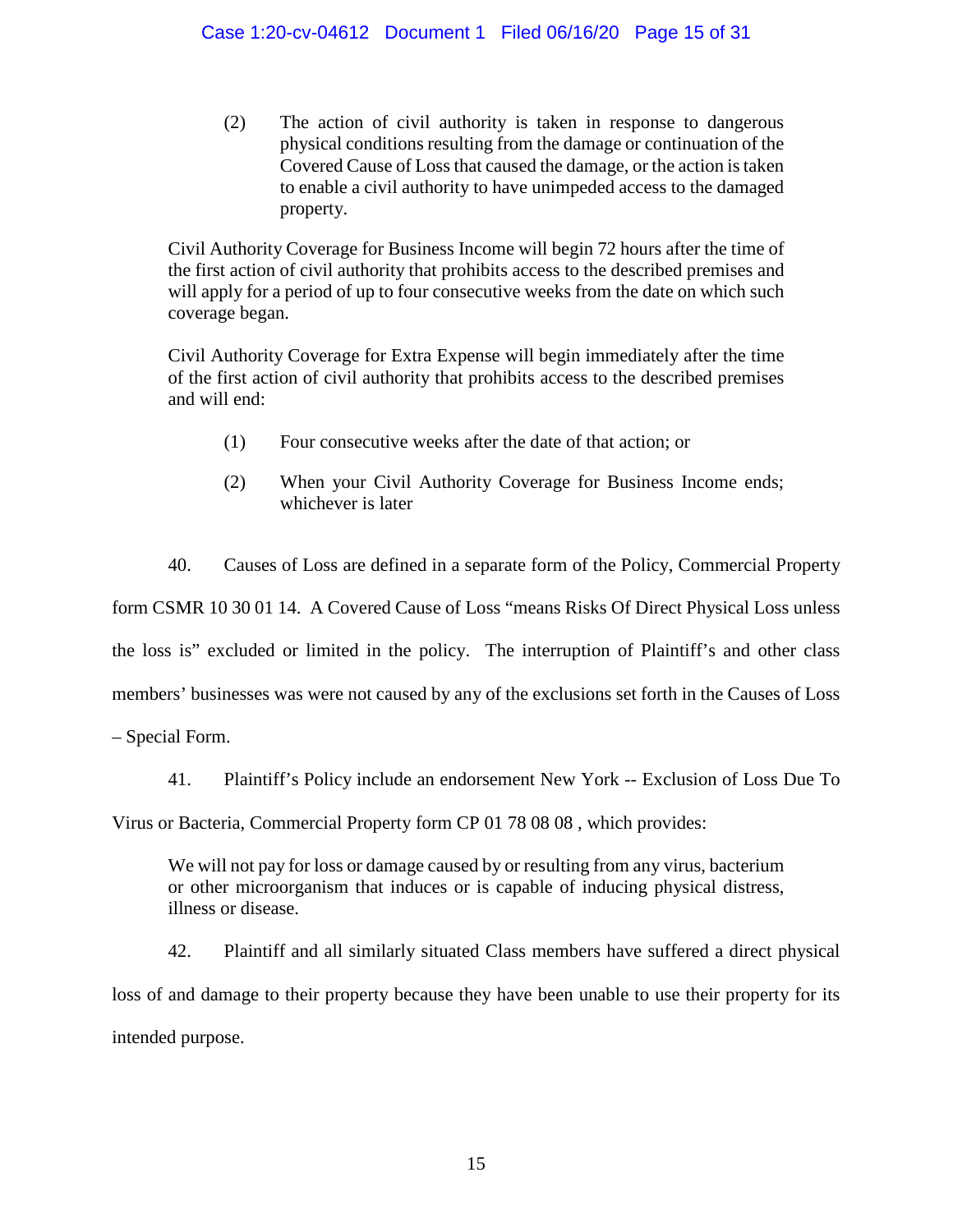## Case 1:20-cv-04612 Document 1 Filed 06/16/20 Page 16 of 31

43. The exclusion in the Virus and Bacteria endorsement does not apply because Plaintiff's, and other class members', losses were not caused by a "virus, bacterium or other microorganism that induces or is capable of inducing physical distress, illness or disease". Rather, the efficient proximate cause of Plaintiff's, and other Class Members' losses, were the Closure Orders, not because coronavirus was found in or on Plaintiff's insured property.

44. Notwithstanding the foregoing, by way of letter dated April 17, 2020 Admiral denied Plaintiff's claims for business interruption losses under the Policy claiming that there was "no physical damage" to any of Plaintiff's properties, the prerequisites for Civil Authority Coverage were "not triggered by the present measures being taken to contain or limit the spread of the coronavirus," and that exclusions and limitations in the policy "result in there being no coverage . . . for any claim [Plaintiff] may consider submitting for loss of business income at its restaurants."

## **D. The Closure Orders Have Affected Policyholders Nationwide**.

45. The Closure Orders are physically impacting private commercial property throughout the United States and the State of New York, threatening the survival of thousands of restaurants, retail establishments, and other businesses that have had their business operations suspended or curtailed indefinitely by order of civil authorities.

46. Admiral does not intend to cover losses caused by the Closure Orders as part of business interruption coverage. As aforementioned, Admiral denied Plaintiff's claim, even though Plaintiff was forced to close due to the Closure Orders. On information and belief, Admiral has denied similar claims by other Class members across-the-board, a practice which is belied by not only the express terms of the insurance policies, but also: (a) the Small Business Administration's requirement that "reimbursement" from "business interruption insurance" be submitted along with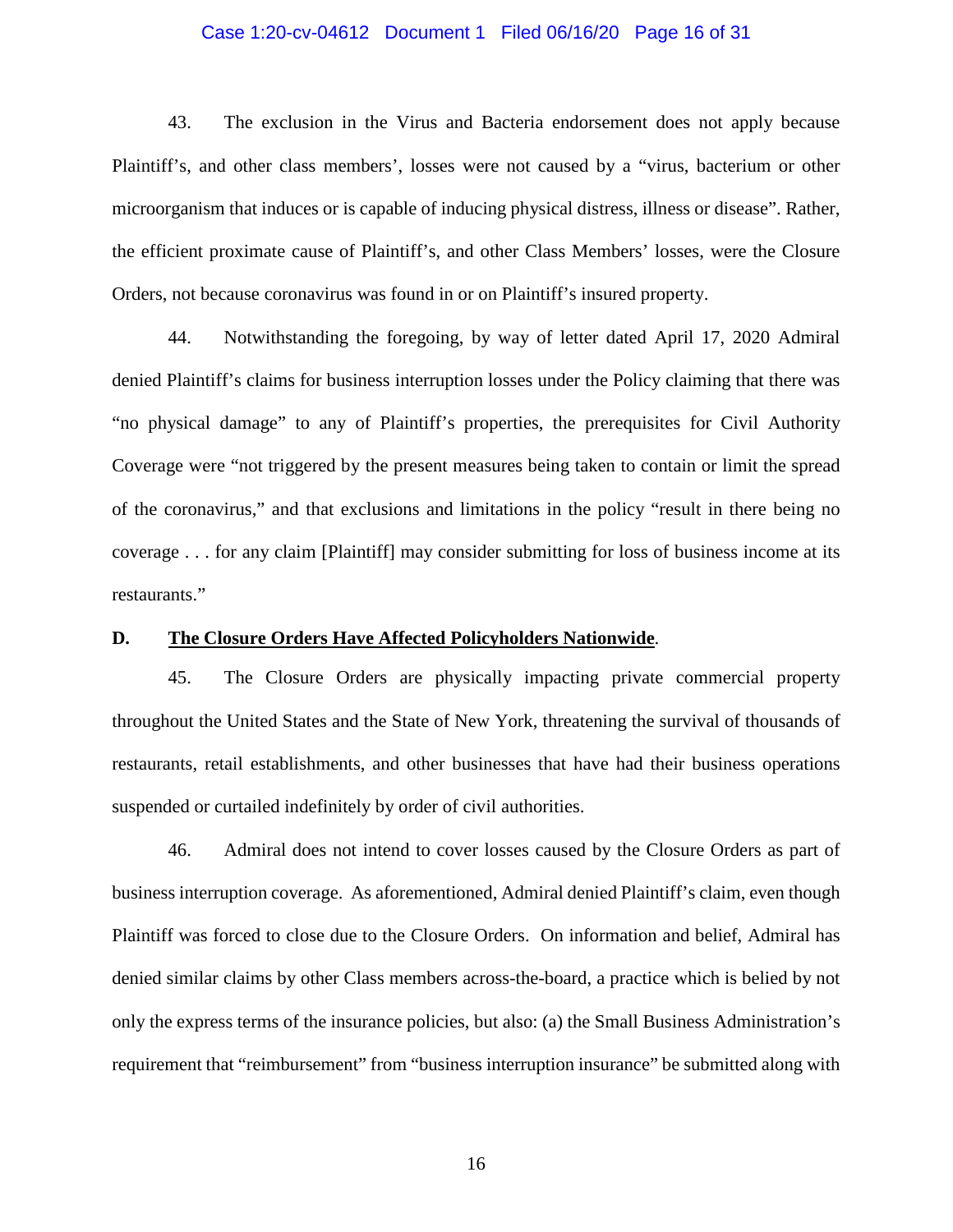## Case 1:20-cv-04612 Document 1 Filed 06/16/20 Page 17 of 31

an application for an Economic Injury Disaster Loan ("EIDL") loan;<sup>[27](#page-16-0)</sup> and (b) America's SBDC, whose COVID-19 newsletter expressly states, "Business interruption insurance also applies if government actions cause operations to cease temporarily, which results in a loss for a firm."[28](#page-16-1)

47. As a result, many small businesses that maintain commercial multi-peril insurance policies with business interruption coverage will have significant uninsured losses absent declaratory relief from this Court. Indeed, even if state and local governments re-open, small businesses will almost certainly still be under social-distancing mandates and will continue to experience diminishing revenues due to the loss of covered property.

48. A declaratory judgment determining that the Business Income loss and Extra Expense coverage provided in standard commercial property insurance policies applies to the suspension, curtailment, and interruption of business operations resulting from measures put into place by civil authorities is necessary to prevent plaintiff and similarly situated Class members from being denied critical coverage for which they have paid premiums.

## **CLASS ACTION ALLEGATIONS**

49. Plaintiff brings this lawsuit pursuant to Federal Rule of Civil Procedure 23(a) and (b)(3) on behalf of itself and all other persons similarly situated.

50. The Nationwide Class is defined as:

All entities who have entered into standard all-risk commercial property insurance policies with Admiral, where such policies provide for business income loss and extra expense coverage and do not exclude coverage for pandemics, and who have suffered losses due to measures put in place by

<span id="page-16-0"></span> <sup>27</sup> *Applying for SBA Disaster Loans (EIDL)* at 12, U.S. SMALL BUS. ADMIN. (Mar. 26, 2020), https://www.sba.gov/sites/default/files/articles/EIDL Information and Documentation - 3-30-2020\_FINAL\_2\_pm.pdf (last visited Apr. 30, 2020).

<span id="page-16-1"></span><sup>28</sup> *COVID-19: The Latest News and Resources for Your Business*, at 15, AMERICA'S SBDC (Mar. 20, 2020), https://www.dropbox.com/s/jcw2iw9vk2hcq9y/COVID%2019%20- %20Rev6.pdf?dl=0 (last visited Apr. 30, 2020).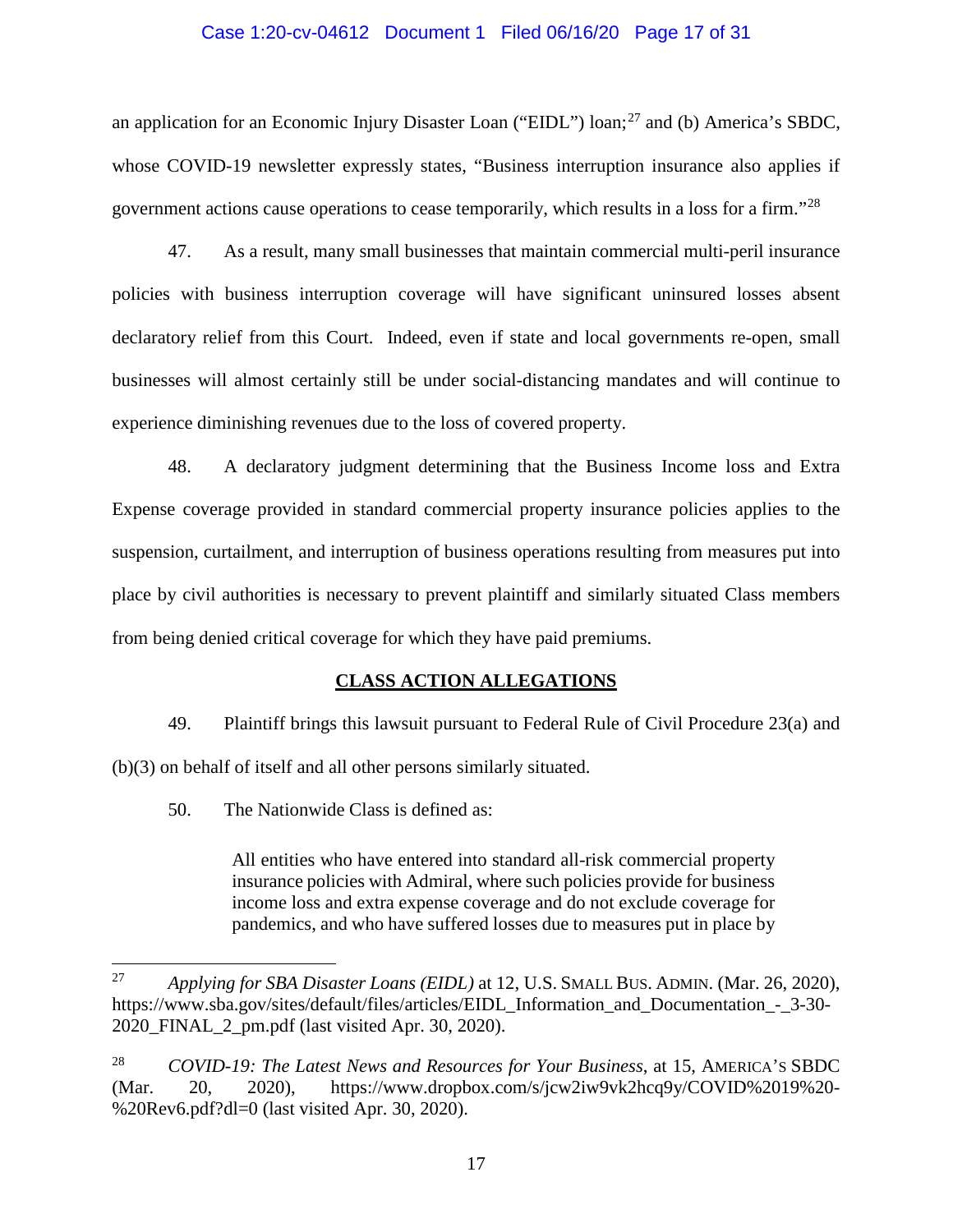## Case 1:20-cv-04612 Document 1 Filed 06/16/20 Page 18 of 31

civil authorities' stay-at-home or shelter-in-place orders since March 15, 2020.

The New York Sub-Class is defined as:

All entities who have entered into standard all-risk commercial property insurance policies with Admiral to insure property in New York, where such policies provide for business income loss and extra expense coverage and do not exclude coverage for pandemics, and who have suffered losses due to measures put in place by civil authorities' stay-athome or shelter-in-place orders since March 15, 2020.

Excluded from each class is the Defendant, its employees, officers, directors, legal representatives, heirs, successors, and wholly or partly owned subsidiaries or affiliated companies; Class Counsel and their employees; and the judicial officers and their immediate family members and associated court staff assigned to this case.

51. Plaintiff reserves the right to modify, expand, or amend the definitions of the proposed classes following the discovery period and before the Court determines whether class certification is appropriate.

52. Certification of Plaintiff's claims for class-wide treatment is appropriate because Plaintiff can prove the elements of its claims on a class-wide basis using the same evidence as would prove those elements in individual actions alleging the same claims.

#### **Numerosity**

53. This action satisfies the requirements of Fed.R.Civ.P. 23(a)(1). The Class numbers at least in the hundreds and consists of geographically dispersed business entities who are insured for business interruption losses. Admiral sells many insurance policies in the State of New York and most, if not all, other states and therefore joinder of the Class members is impracticable.

54. The identity of Class members is ascertainable, as the names and addresses of all Class members can be identified in Admiral's or their agent's books and records. Plaintiff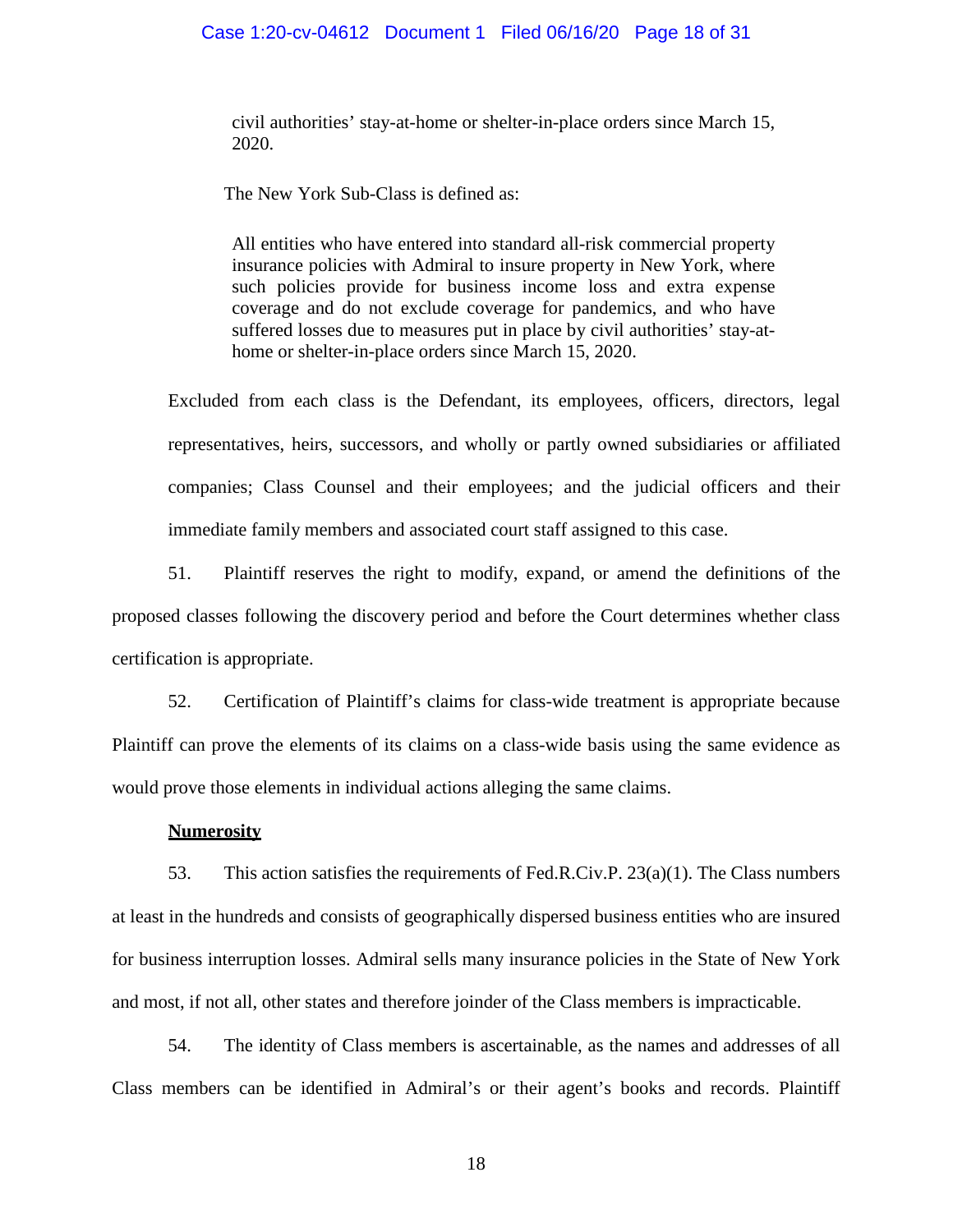## Case 1:20-cv-04612 Document 1 Filed 06/16/20 Page 19 of 31

anticipates providing appropriate notice to the certified Class in compliance with Fed.R.Civ.P.  $23(c)(2)(A)$  and/or (B), to be approved by the Court after class certification, or pursuant to court order under Fed. R. Civ. P. 23(d).

## **Typicality**

55. This action satisfies the requirements of Fed.R.Civ.P.  $23(a)(3)$  because Plaintiff's claims are typical of the claims of each of the Class members, as all Class members were and are similarly affected and their claims arise from the same all-risk commercial property insurance policy provisions entered into with Admiral. Each Class member's insurance policy contains the same form providing coverage for business income loss. None of the forms exclude coverage due to a governmental action intended to reduce the effect of the ongoing global pandemic. As a result, a declaratory judgment as to the rights and obligations under Plaintiff's Policies will address the rights and obligations of all Class members.

## **Adequacy of Representation**

56. Plaintiff is committed to prosecuting the action, will fairly and adequately protect the interests of the members of the Class, and have retained counsel competent and experienced in class action litigation, including litigation relating to insurance policies. Plaintiff has no interests antagonistic to or in conflict with other members of the Class. Plaintiff anticipates no difficulty in the management of this litigation as a class action.

## **Commonality**

57. This action satisfies the requirements of Fed.R.Civ.P. 23(a)(2) because there are questions of law and fact that are common to each of the classes. These common questions predominate over any questions affecting only individual Class members. The questions of law and fact common to the Class include, but are not limited to: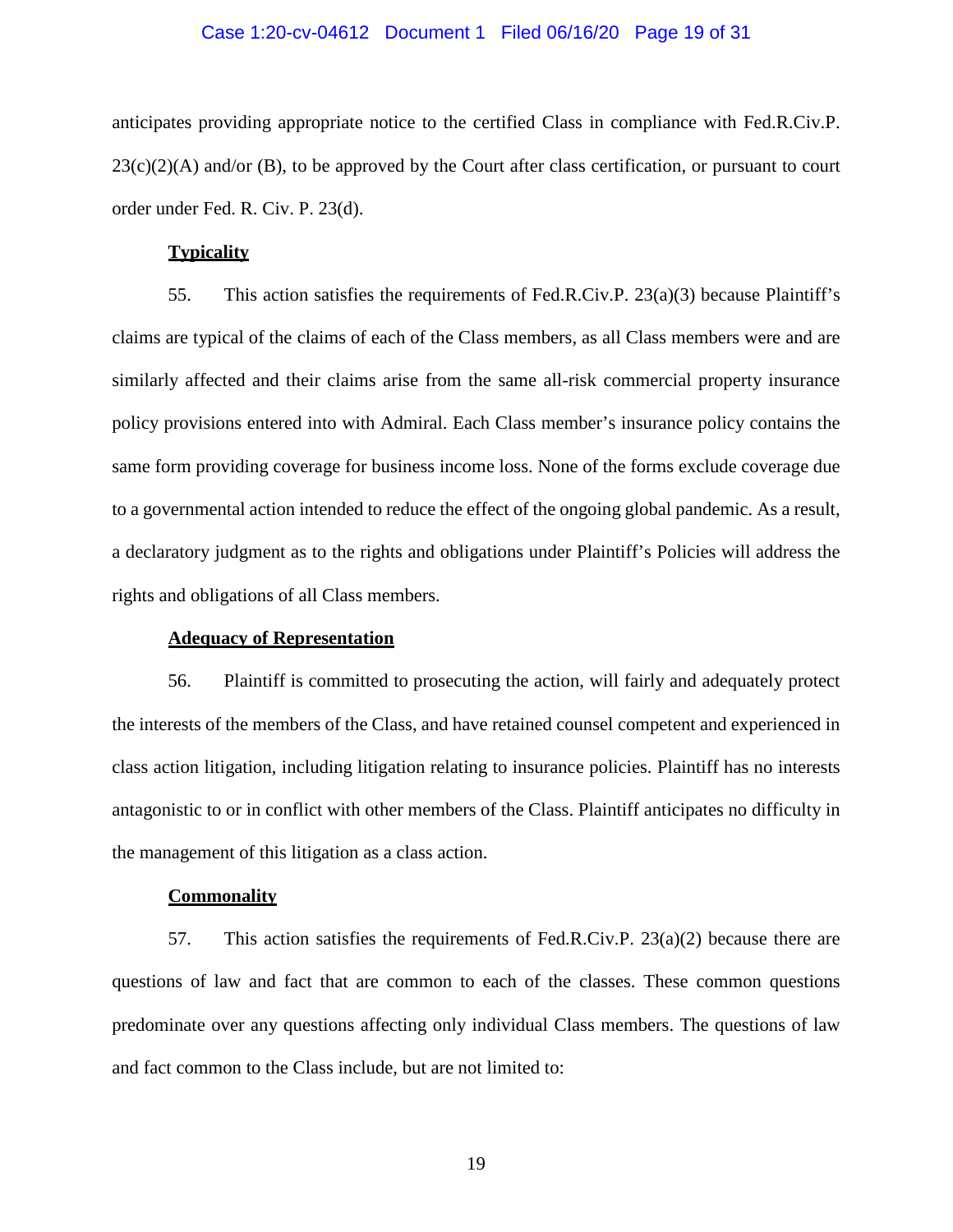- a. Whether there is an actual controversy between Plaintiff and Admiral as to the rights, duties, responsibilities and obligations of the parties under the business interruption coverage provisions in standard all- risk commercial property insurance policies;
- b. Whether measures to reduce the spread of the COVID-19 pandemic are excluded from Plaintiff's and the Class members standard all-risk commercial property insurance policies;
- c. Whether the measures put in place by civil authorities to stop the spread of COVID-19 caused physical loss or damage to covered commercial property;
- d. Whether Admiral has repudiated and anticipatorily breached the all-risk commercial property insurance policies the issued with business interruption coverage by intending to deny claims for coverage; and
- e. Whether Plaintiff and the Class members suffered damages as a result of the anticipatory breach by Admiral.

## **Superiority/Predominance**

58. This action satisfies the requirements of Fed.R.Civ.P. 23(b)(3). A class action is superior to other available methods for the fair and efficient adjudication of the rights of the Class members. The joinder of individual Class members is impracticable because of the vast number of Class members who have entered into the standard all-risk commercial property insurance policies with the Defendant.

59. Because a declaratory judgment as to the rights and obligations under the uniform all-risk commercial property insurance policies will apply to all Class members, most or all Class Members would have no rational economic interest in individually controlling the prosecution of specific actions. The burden imposed on the judicial system by individual litigation, and to Admiral, by even a small fraction of the Class members, would be enormous.

60. In comparison to piecemeal litigation, class action litigation presents far fewer management difficulties, far better conserves the resources of both the judiciary and the parties, and far more effectively protects the rights of each Class member. The benefits to the legitimate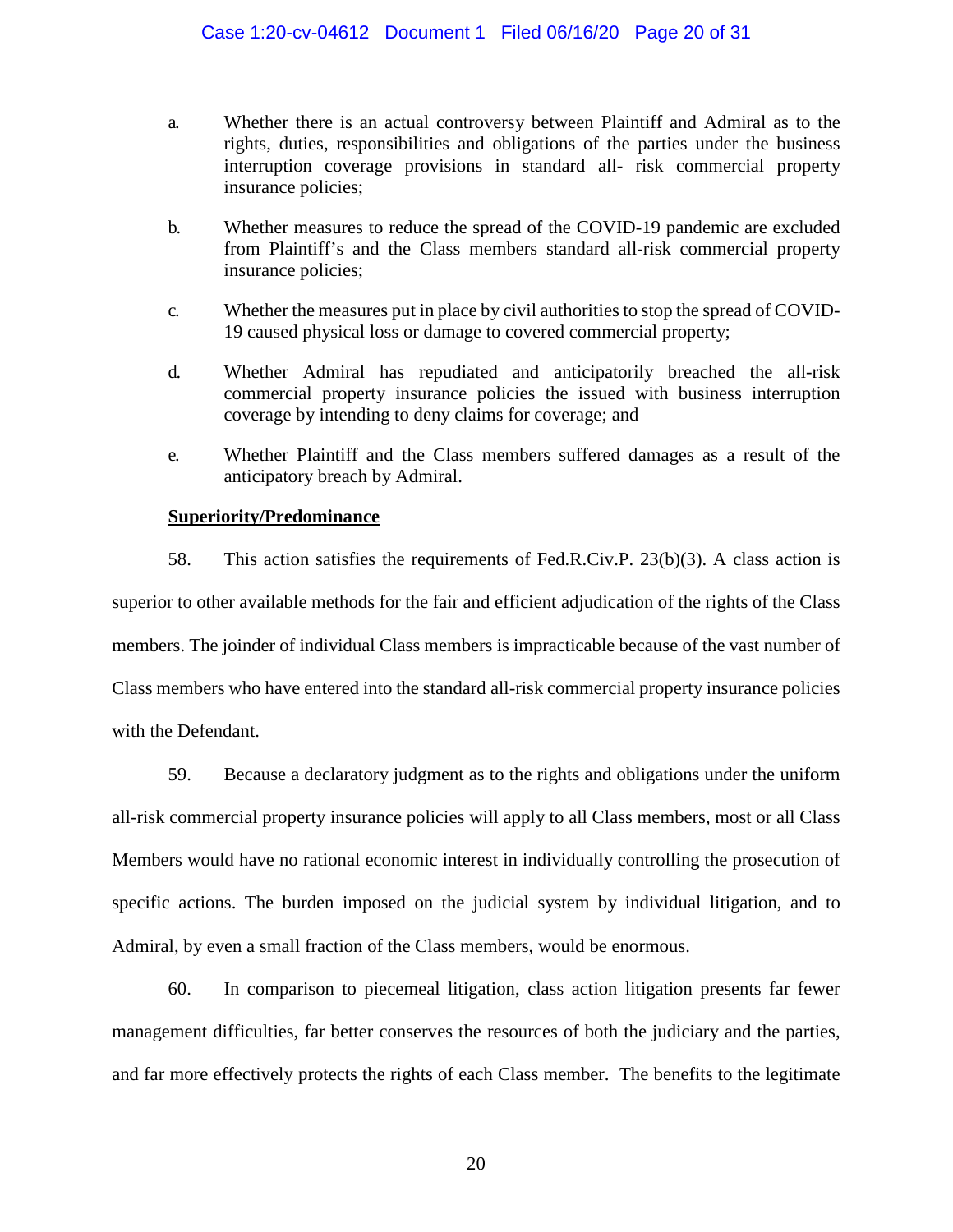## Case 1:20-cv-04612 Document 1 Filed 06/16/20 Page 21 of 31

interests of the parties, the Court, and the public resulting from class action litigation substantially outweigh the expenses, burdens, inconsistencies, economic infeasibility, and inefficiencies of individualized litigation. Class adjudication is superior to other alternatives under Fed.R.Civ.P. 23(b)(3)(D). Class treatment will also avoid the substantial risk of inconsistent factual and legal determinations on the many issues in this lawsuit.

61. Plaintiff knows of no obstacles likely to be encountered in the management of this action that would preclude its maintenance as a class action. Rule 23 provides the Court with the authority and flexibility to maximize the efficiencies and benefits of the class mechanism and reduce management challenges. The Court may, on motion of Plaintiff or on its own determination, certify nationwide and statewide classes for claims sharing common legal questions; use the provisions of Rule 23(c)(4) to certify particular claims, issues, or common questions of law or of fact for class-wide adjudication; certify and adjudicate bellwether class claims; and use Rule 23(c)(5) to divide any Class into subclasses.

#### **COUNT I**

# **DECLARATORY JUDGMENT – BUSINESS INCOME COVERAGE (Claim Brought on Behalf of the National Class and New York Subclass)**

62. Plaintiff repeats the allegations set forth in paragraphs 1-61 as if fully set forth herein.

63. Plaintiff brings this Count individually and on behalf of the other members of the National Class and New York Subclass.

64. Plaintiff's Admiral Policy, as well as those of the other Class Members, are contracts under which Admiral was paid premiums in exchange for its promise to pay Plaintiff's and the other Class Members' losses for claims covered by the Policy.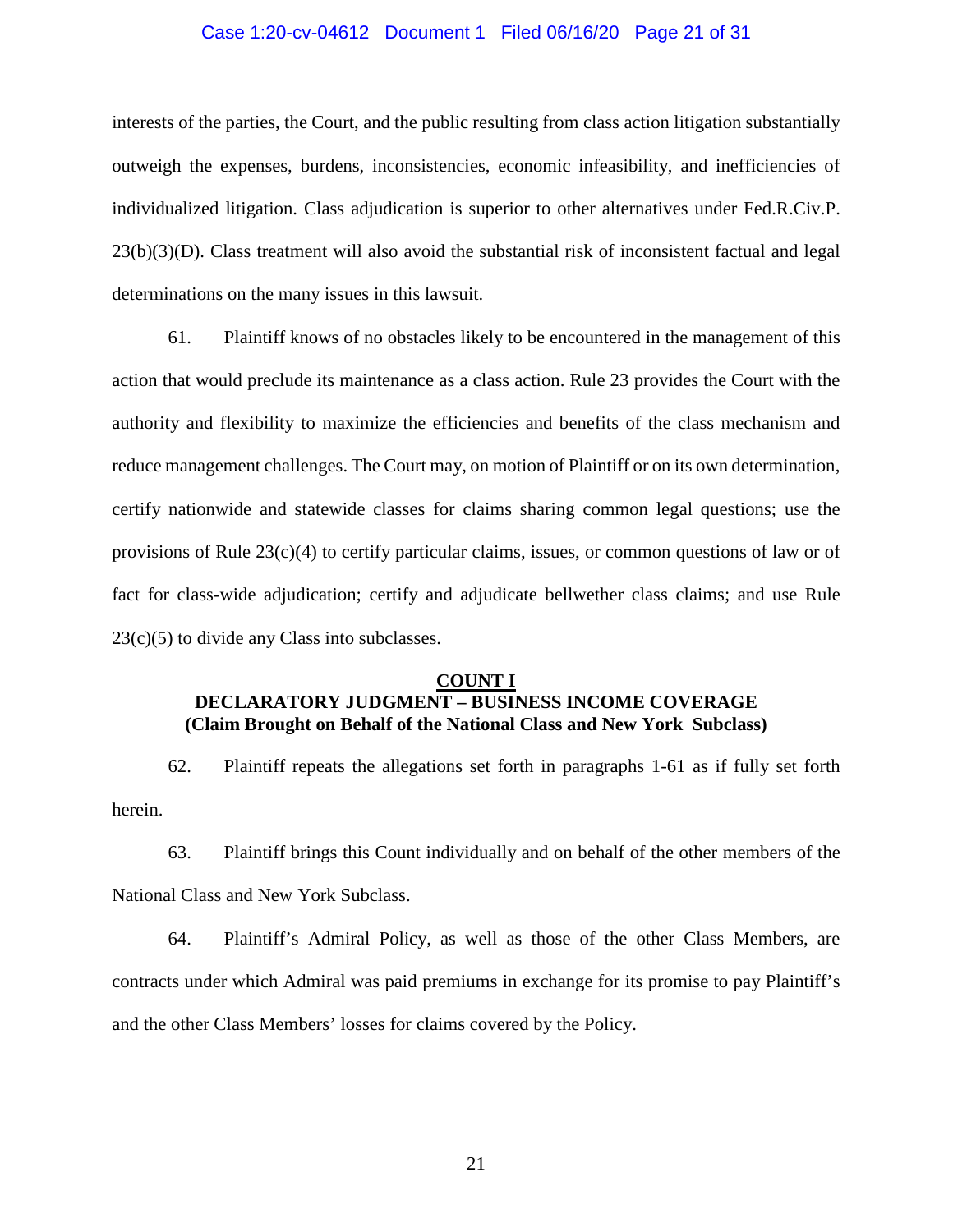## Case 1:20-cv-04612 Document 1 Filed 06/16/20 Page 22 of 31

65. Plaintiff and other Class Members have complied with all applicable provisions of the Policies and/or those provisions have been waived by Admiral or Admiral is estopped from asserting them, and yet Admiral has abrogated its insurance coverage obligations pursuant to the Policies' clear and unambiguous terms and has wrongfully and illegally refused to provide coverage to which Plaintiff and Class Members are entitled.

66. Admiral has denied claims related to Closure Orders on a uniform and class-wide basis, without individual bases or investigations, so the Court can render declaratory judgment no matter whether members of the Class have filed a claim.

67. An actual case or controversy exists regarding Plaintiff's and the other Class Members' rights and Admiral's obligations under the Policies to reimburse Plaintiff and Class Members for the full Amount of Business Income losses incurred by Plaintiff and the other Class Members in connection with the suspension of their businesses stemming from Closure Orders.

68. Pursuant to 28 U.S.C. § 2201, Plaintiff and the other Class Members seek a declaratory judgment from this Court declaring the following:

- i. Plaintiff's and the other Class Members' Business Income losses incurred in connection with the Closure Orders and the necessary interruption of their businesses stemming from those Orders; and
- ii. Admiral is obligated to pay Plaintiff and other Class Members for the full Amount of the Business Income losses incurred and to be incurred in connection with the Closure Orders during the period of restoration and the necessary interruption of their businesses stemming from those Orders.

## **COUNT II**

# **BREACH OF CONTRACT – BUSINESS INCOME COVERAGE (Claim Brought on Behalf of the National Class and New York Subclass)**

69. Plaintiff repeats the allegations set forth in paragraphs 1-70 as if fully set forth

herein.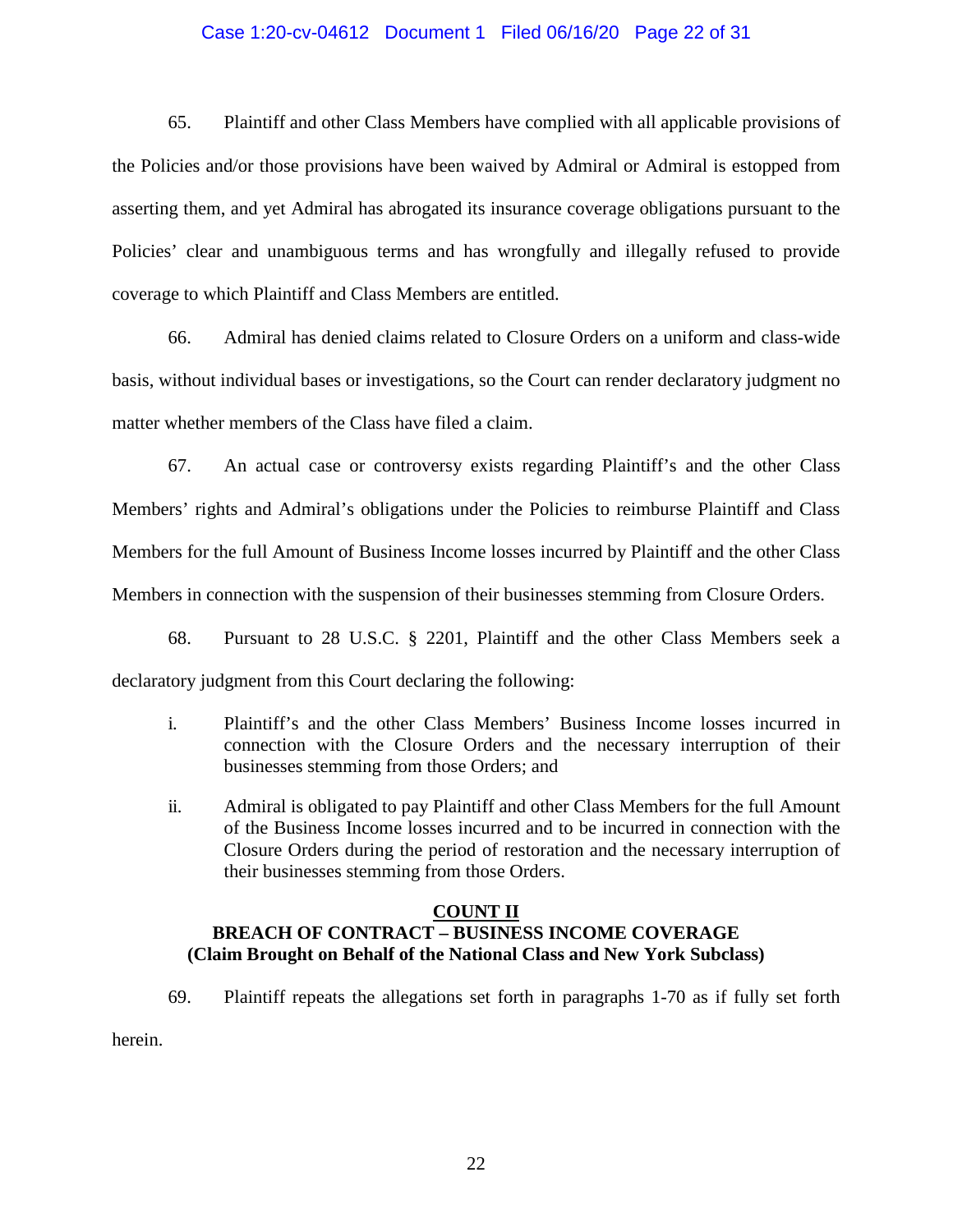## Case 1:20-cv-04612 Document 1 Filed 06/16/20 Page 23 of 31

70. Plaintiff brings this Count individually and on behalf of the other members of the National Class and New York Subclass.

71. Plaintiff's Admiral Policy, as well as those of the other Class members, are contracts under which Admiral was paid premiums in exchange for its promise to pay Plaintiff's and the other Class Members' losses for claims covered by the Policy.

72. In the business interruption coverage, Admiral agreed to pay for its insureds' actual loss of Business Income sustained due to the necessary suspension of its operations during the "period of restoration."

73. Admiral also agreed to pay for its insureds' actual loss of Business Income sustained due to the necessary "interruption of [their] operations" during the "Period of Restoration" caused by direct physical loss or damage.

74. "Business Income" under the Policy means the "Net Income (Net Profit or Net Loss before income taxes), including Income and Royalties, that would have been earned or incurred", as well as "[c]ontinuing normal operating expenses incurred, including Payroll Expenses"

75. The Closure Orders caused direct physical loss and damage to Plaintiff's and the other Class Members' Covered Properties, requiring suspension of operations at the Covered Properties. Losses caused by the Closure Orders thus triggered the Business Income provision of Plaintiff's and the other Class Members' Admiral policies.

76. Plaintiff and the other Class Members have complied with all applicable provisions of their policies and/or those provisions have been waived by Admiral or Admiral is estopped from asserting them, and yet Admiral has abrogated its insurance coverage obligations pursuant to the Policies' clear and unambiguous terms.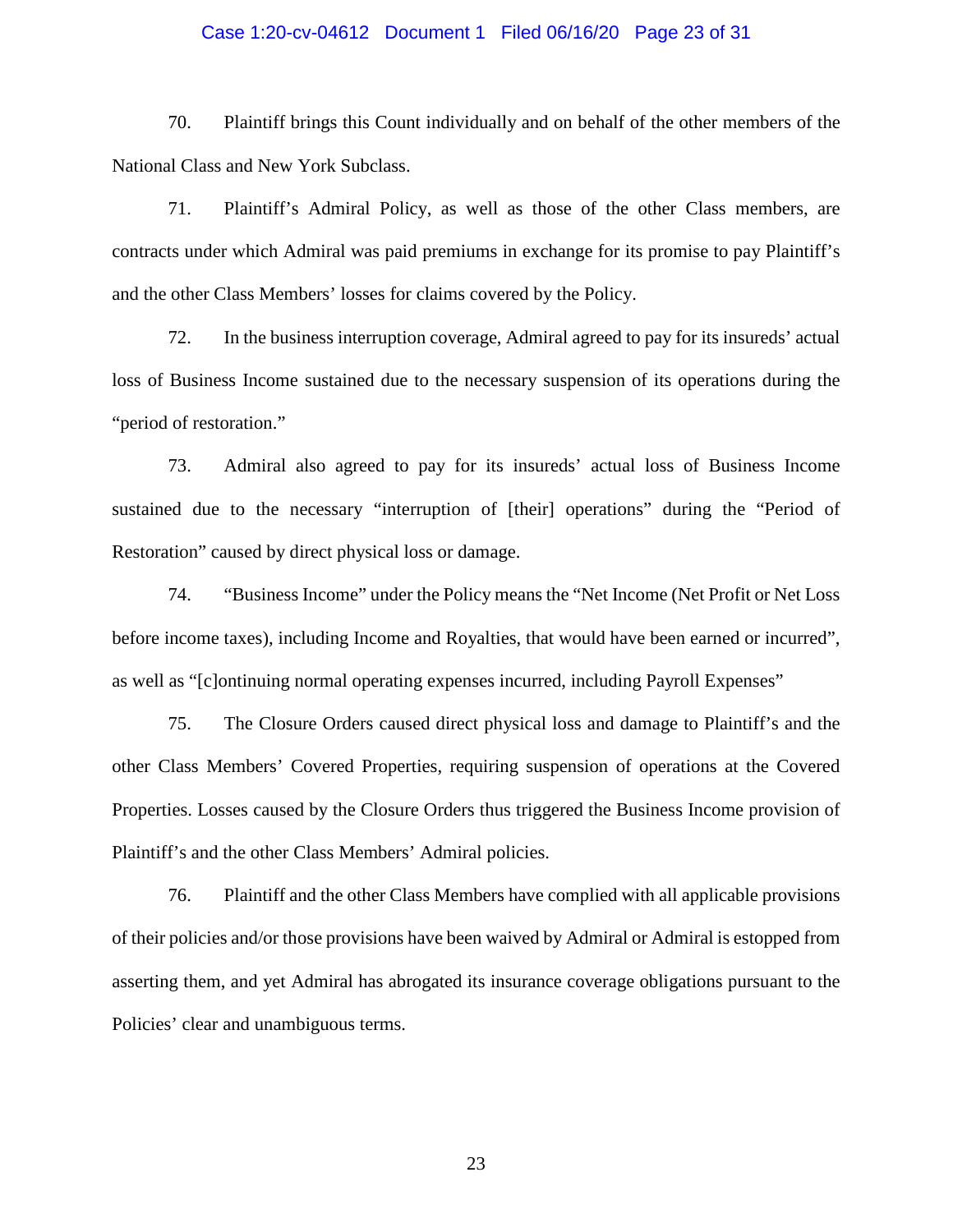## Case 1:20-cv-04612 Document 1 Filed 06/16/20 Page 24 of 31

77. By denying coverage for any Business Income losses incurred by Plaintiff and other Class Members as a result of the Closure Orders, Admiral has breached its coverage obligations under the Policies.

78. As a result of Admiral's breaches of the Policies, Plaintiff and the other Class Members have sustained substantial damages for which Admiral is liable, in an amount to be established at trial.

## **COUNT III DECLARATORY JUDGMENT – CIVIL AUTHORITY COVERAGE (Claim Brought on Behalf of the National Class and New York Subclass)**

79. Plaintiff repeats the allegations set forth in paragraphs 1-78 as if fully set forth herein.

80. Plaintiff brings this Count individually and on behalf of the other members of the National Class and New York Subclass.

81. Plaintiff's Admiral Policy, as well as those of the other Class Members, are contracts under which Admiral was paid premiums in exchange for its promise to pay Plaintiff's and other Class members' losses for claims covered by the Policy.

82. Plaintiff and Class members have complied with all applicable provisions of the Policies and/or those provisions have been waived by Admiral or Admiral is estopped from asserting them, and yet Admiral has abrogated its insurance coverage obligations pursuant to the Policies' clear and unambiguous terms and has wrongfully and illegally refused to provide coverage to which Plaintiff and Class Members are entitled.

83. Admiral has denied claims related to Closure Orders on a uniform and class wide basis, without individual bases or investigations, so the Court can render declaratory judgment no matter whether members of the Class have filed a claim.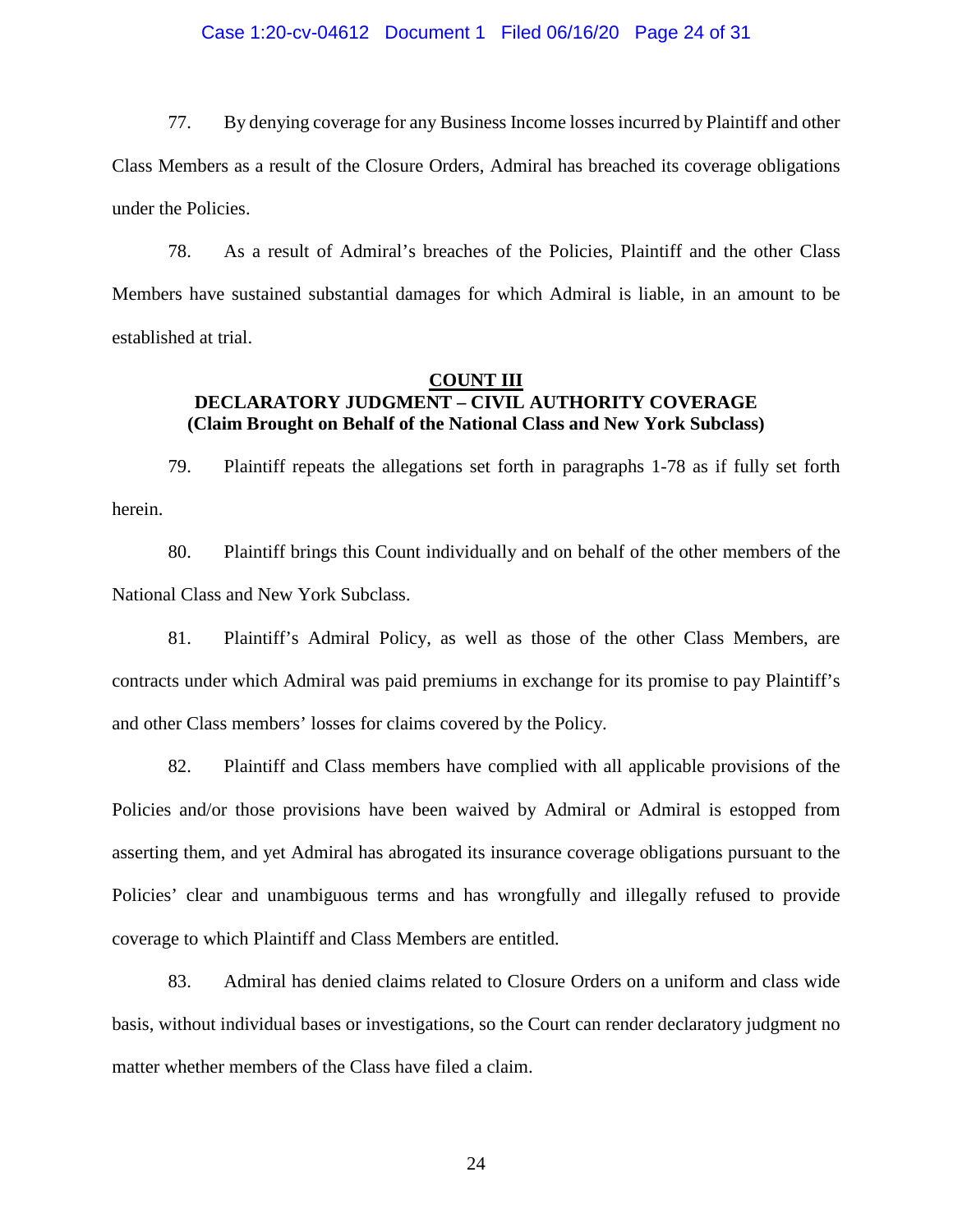## Case 1:20-cv-04612 Document 1 Filed 06/16/20 Page 25 of 31

84. An actual case or controversy exists regarding Plaintiff's and other Class Members'

rights and Admiral's obligations under the Policies to reimburse Plaintiff and other Class Members

for the full amount of covered Civil Authority losses incurred by Plaintiff and other Class Members

in connection with Closure Orders and the necessary interruption of their businesses stemming

from those Orders.

85. Pursuant to 28 U.S.C. § 2201, Plaintiff and other Class Members seek a declaratory

judgment from this Court declaring the following:

- i. Plaintiff's and other Class Members' Civil Authority losses incurred in connection with the Closure Orders and the necessary interruption of their businesses stemming from those Orders; and
- ii. Admiral is obligated to pay Plaintiff and other Class members the full amount of the Civil Authority losses incurred and to be incurred in connection with the covered losses related to the Closure Orders and the necessary interruption of their businesses stemming from those Orders.

# **COUNT IV BREACH OF CONTRACT – CIVIL AUTHORITY COVERAGE (Claim Brought on Behalf of the National Class and New York Subclasses)**

86. Plaintiff repeats the allegations set forth in paragraphs 1-85 as if fully set forth herein.

87. Plaintiff brings this Count individually and on behalf of the other members of the

National Class and New York Subclass.

88. Plaintiff's Policy, as well as those of the other Class Members, are contracts under

which Admiral was paid premiums in exchange for its promise to pay Plaintiff's and the other

Class Members' losses for claims covered by the policy.

89. Plaintiff's Policy provided for "Civil Authority" coverage, which promises to pay "the actual loss of Business Income you incur and the actual, necessary and reasonable Extra Expense you incur when access to your 'Scheduled Properties' is specifically prohibited by order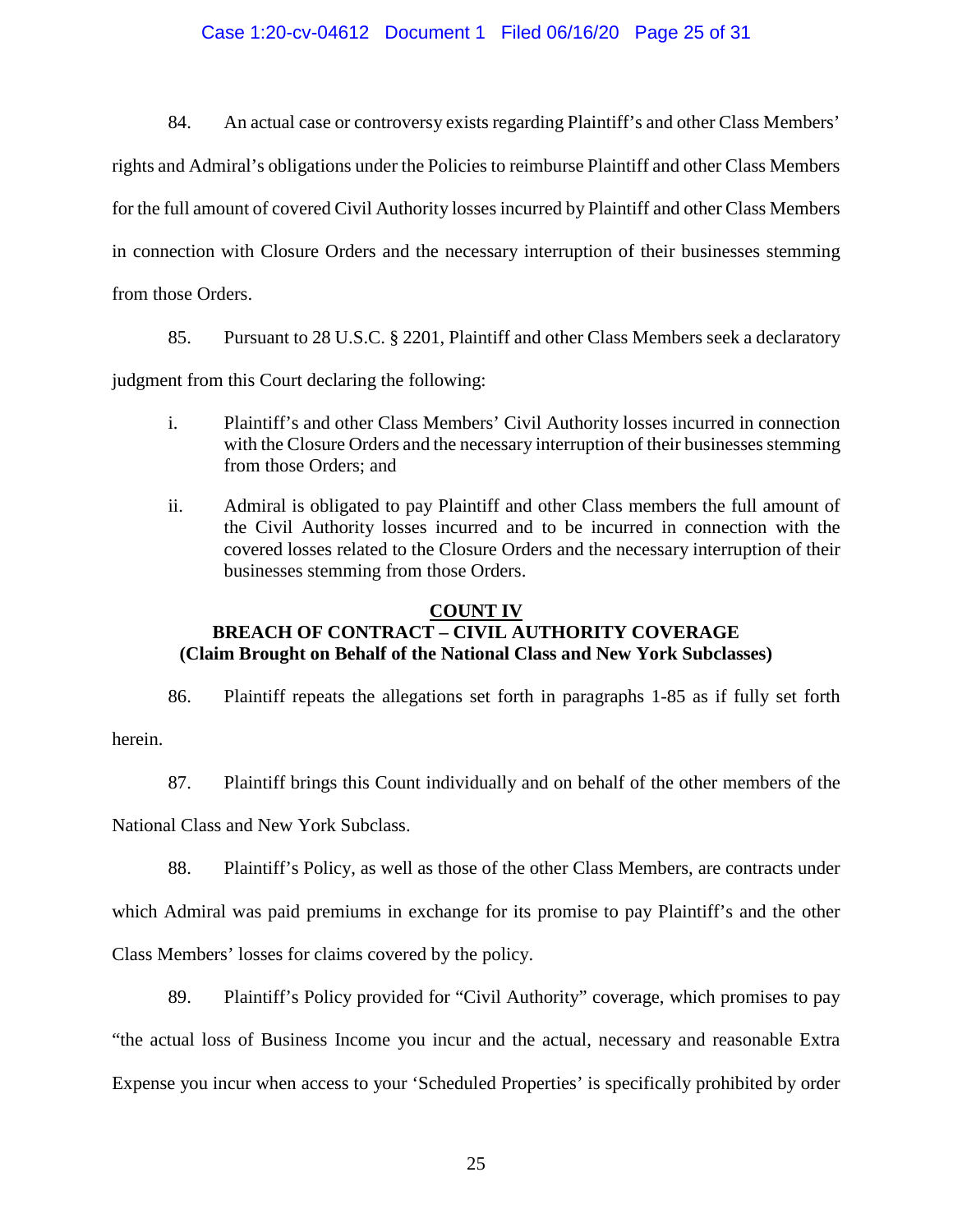## Case 1:20-cv-04612 Document 1 Filed 06/16/20 Page 26 of 31

of a civil authority as the direct result of a Covered Cause of Loss to property in the immediate area of your 'Scheduled Premises'".

90. The Closure Orders triggered the Civil Authority provision under Plaintiff's and the other members of the Class' Admiral Policies.

91. Plaintiff and the other members of the Class have complied with all applicable provisions of the Policies and/or those provisions have been waived by Admiral or Admiral is estopped from asserting them, and yet Admiral has abrogated its insurance coverage obligations pursuant to the Policies' clear and unambiguous terms.

92. By denying coverage for any business losses incurred by Plaintiff and other members of the Class in connection with the Closure Orders, Admiral has breached its coverage obligations under the Policies.

93. As a result of Admiral's breaches of the Policies, Plaintiff and the other members of the Class have sustained substantial damages for which Admiral s liable, in an amount to be established at trial.

## **COUNT V**

# **DECLARATORY JUDGMENT – EXTRA EXPENSE COVERAGE (Claim Brought on Behalf of the National Class and New York Subclass)**

94. Plaintiff repeats the allegations set forth in paragraphs 1-93 as if fully set forth herein.

95. Plaintiff brings this Count individually and on behalf of the other members of the National Class and the New York Subclass.

96. Plaintiff's Admiral Policy, as well as those of other Class Members, are contracts under which Admiral was paid premiums in exchange for its promise to pay Plaintiff's and other Class Members' losses for claims covered by the Policy.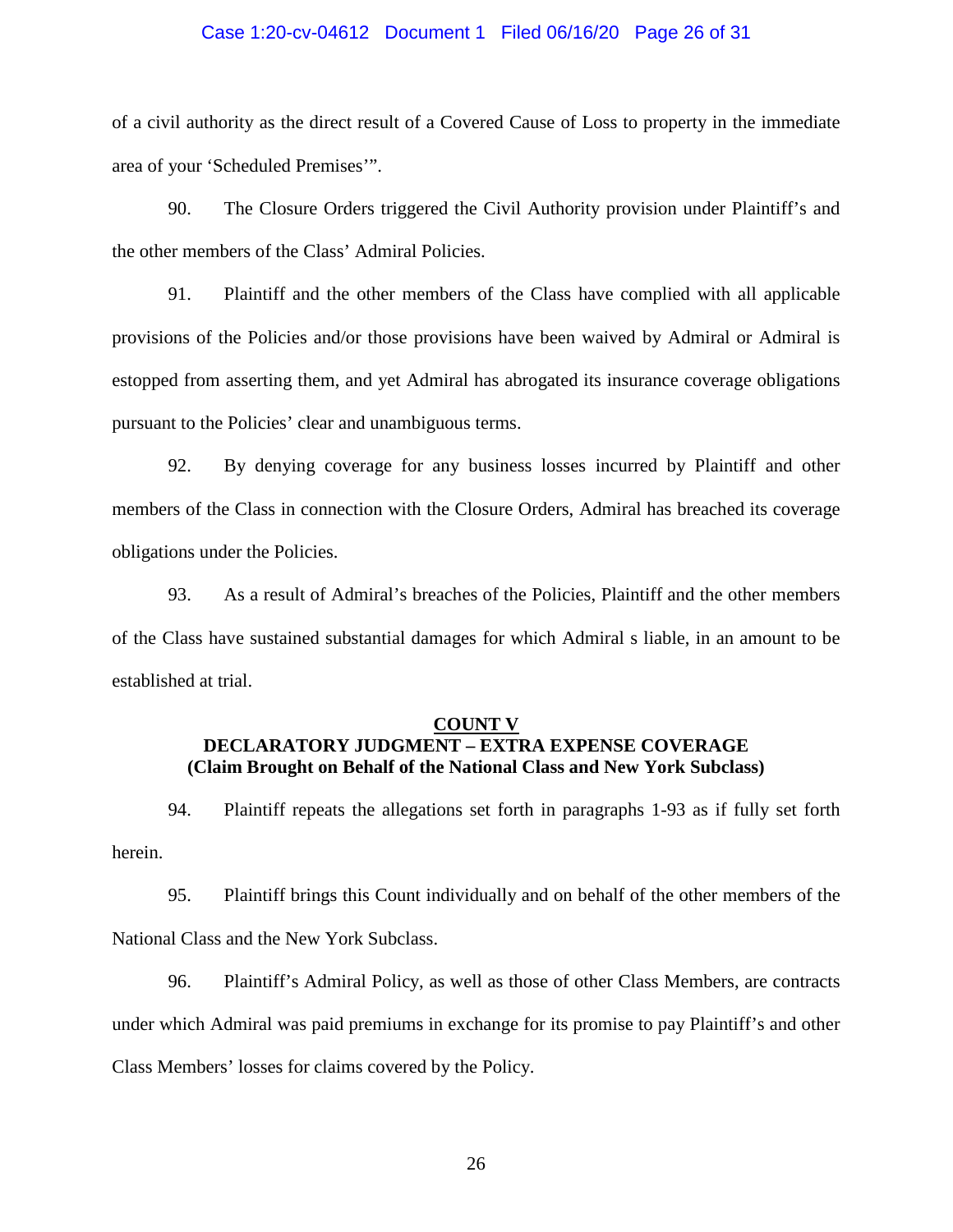## Case 1:20-cv-04612 Document 1 Filed 06/16/20 Page 27 of 31

97. Plaintiff and other Class Members have complied with all applicable provisions of the Policies and/or those provisions have been waived by Admiral or Admiral is estopped from asserting them, and yet Admiral has abrogated its insurance coverage obligations pursuant to the Policies' clear and unambiguous terms and has wrongfully and illegally refused to provide coverage to which Plaintiff and Class Members are entitled.

98. Admiral has denied claims related to Closure Orders on a uniform and class wide basis, without individual bases or investigations, so the Court can render declaratory judgment no matter whether members of the Class have filed a claim.

99. An actual case or controversy exists regarding Plaintiff's and other Class Members' rights and Admiral's obligations under the Policies to reimburse Plaintiff and the other Class Members for the full amount of Extra Expense losses incurred by Plaintiff and Class Members in connection with Closure Orders and the necessary interruption of their businesses stemming from those Orders.

100. Pursuant to 28 U.S.C. § 2201, Plaintiff and other Class Members seek a declaratory judgment from this Court declaring the following:

- i. Plaintiff's and other Class Members' Extra Expense losses incurred in connection with the Closure Orders and the necessary interruption of their businesses stemming from those Orders; and
- ii. Admiral is obligated to pay Plaintiff and other Class Members for the full amount of the Extra Expense losses incurred and to be incurred in connection with the covered losses related to the Closure Orders during the period of restoration and the necessary interruption of their businesses stemming from those Orders.

# **COUNT VI BREACH OF CONTRACT – EXTRA EXPENSE COVERAGE (Claim Brought on Behalf of the National Class and New York Subclass)**

101. Plaintiff repeats the allegations set forth in paragraphs 1-100 as if fully set forth

herein.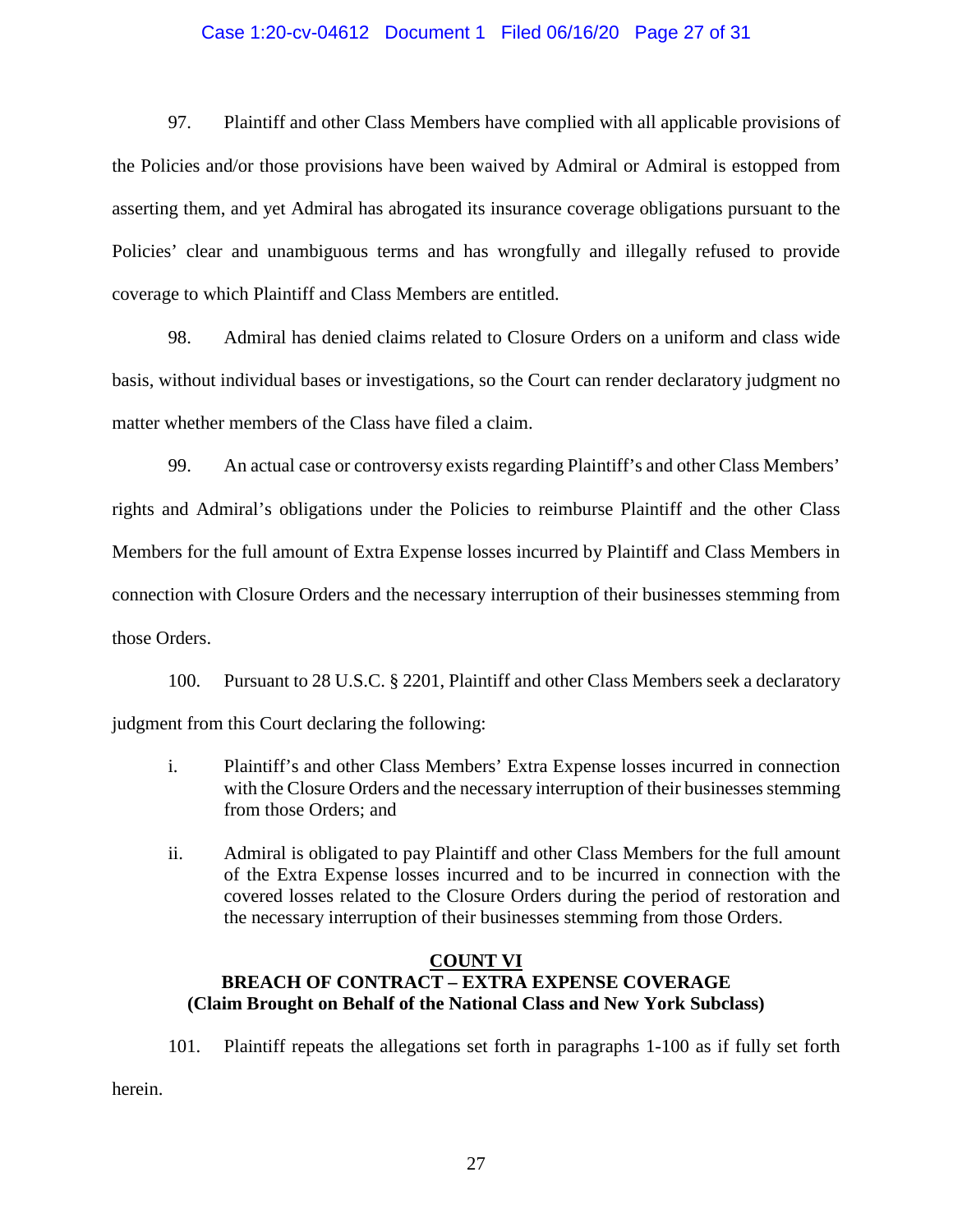## Case 1:20-cv-04612 Document 1 Filed 06/16/20 Page 28 of 31

102. Plaintiff brings this Count individually and on behalf of the other members of the National Class and New York Subclass.

103. Plaintiff's Admiral Policy, as well as those of the other Class Members, are contracts under which Admiral was paid premiums in exchange for its promise to pay Plaintiff's and the other Class Members' losses for claims covered by the Policy.

104. Plaintiff's Policy provided that Admiral agreed to pay necessary Extra Expense that its insureds incur during the "period of restoration" that the insureds would not have incurred if there had been no direct physical loss or damage to the described premises. "Extra Expense" means expenses "to avoid or minimize the suspension of business and to continue 'operations,'" and to repair or replace property.

105. Due to the Closure Orders, Plaintiff and other members of the Class incurred Extra Expense at Covered Property

106. Plaintiff and other members of the Class have complied with all applicable provisions of the Policies and/or those provisions have been waived by Admiral or Admiral is estopped from asserting them, and yet Admiral has abrogated its insurance coverage obligations pursuant to the Policies' clear and unambiguous terms.

107. By denying coverage for any business losses incurred by Plaintiff and other members of the Class in connection with the Closure Orders, Admiral has breached its coverage obligations under the Policies.

108. As a result of Admiral's breaches of the Policies, Plaintiff and the other members of the Class have sustained substantial damages for which Admiral is liable, in an amount to be established at trial.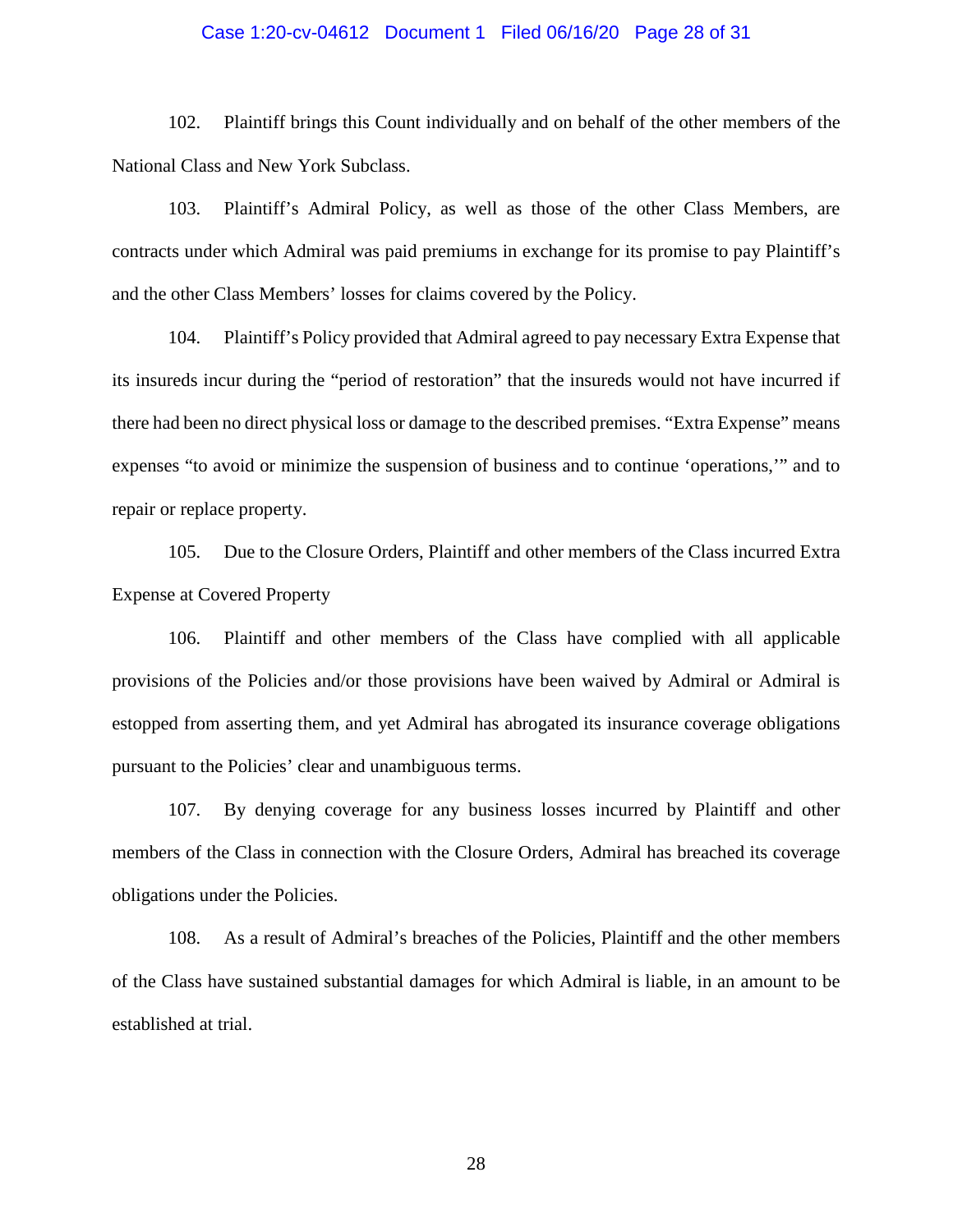## Case 1:20-cv-04612 Document 1 Filed 06/16/20 Page 29 of 31

**WHEREFORE**, Plaintiff, on behalf of themselves and all similarly situated individuals, demand judgment against the Defendant as follows:

(1) Declaring this action to be a proper class action maintainable pursuant to Fed.R.Civ.P. 23(a) and Rule 23(b)(3) and declaring Plaintiff and their counsel to be representatives of the Class;

(2) Issuing a Declaratory Judgment declaring the Parties' rights and obligations under the insurance policies;

(3) Awarding Plaintiff and the Class compensatory damages from Admiral's breach of the insurance policies in an amount to be determined at trial, together with appropriate prejudgment interest at the maximum rate allowable by law;

(4) Awarding Plaintiff and the Class costs and disbursements and reasonable allowances for the fees of Plaintiff's and the Class's counsel and experts, and reimbursement of expenses; and

(5) Awarding such other and further relief the Court deems just, proper, and equitable.

SEEGER WEISS LLP Attorneys for Plaintiff

By: /s/ Stephen A. Weiss STEPHEN A. WEISS

Dated: June 16, 2020

James E. Cecchi CARELLA, BYRNE, CECCHI OLSTEIN, BRODY & AGNELLO 5 Becker Farm Road Roseland, New Jersey 07068 (973) 994-1700

Samuel H. Rudman ROBBINS GELLER RUDMAN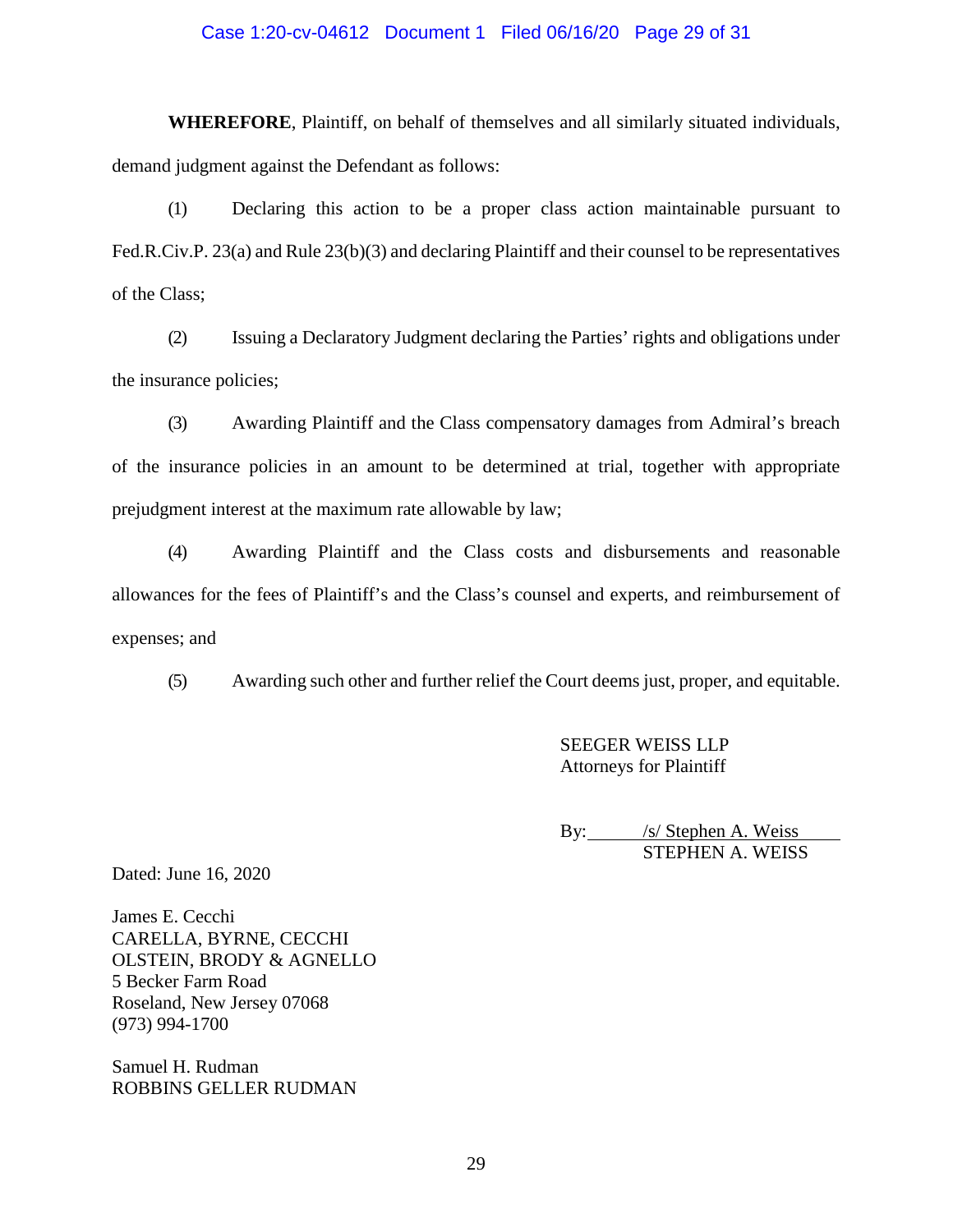& DOWD LLP 58 South Service Road, Suite 200 Melville, NY 11747 (631) 367-7100

Paul J. Geller Stuart A. Davidson ROBBINS GELLER RUDMAN & DOWD LLP 120 East Palmetto Park Road, Suite 500 Boca Raton, Florida 33432 (561) 750-3000